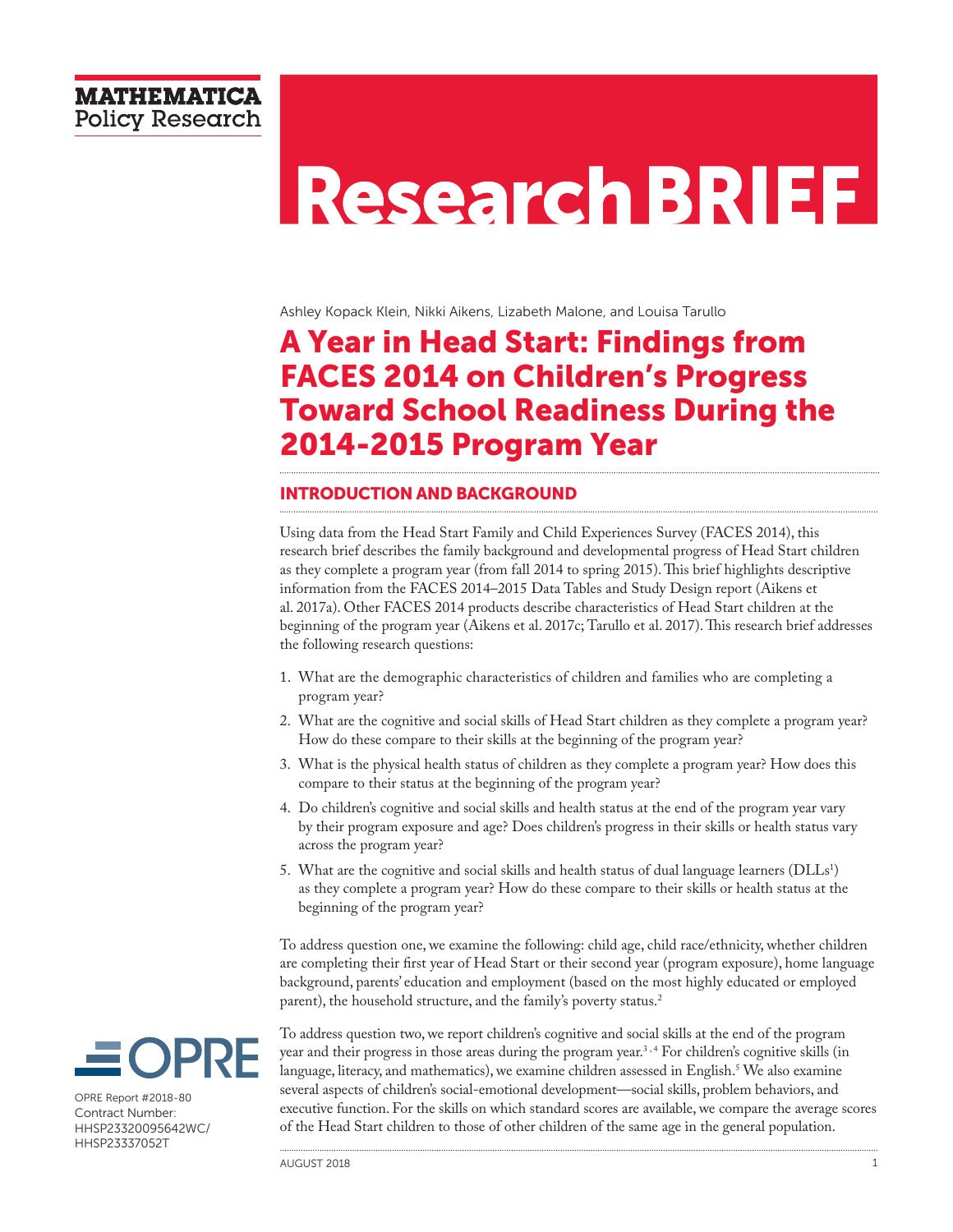For question three, we note children's body mass index (BMI) gathered from the direct assessment and their general health status as reported by their parents at the end of the program year. We also examine whether children's BMI and health status changed from the beginning to the end of the program year.

To address question four, we examine whether there are differences in children's skills and health status by length of exposure to the program or by the children's age in their first program year. We compare children completing their second program year (who are generally 4 years old) to two groups: (1) all children completing their first year (both 3- and 4-year-olds) and (2) 4-year-olds completing their first year.6 We also examine differences between 3- and 4-year-olds within the first-year children. The comparisons provide information on differences in children's skills by their background characteristics (program exposure, age), which could have implications for classroom practice. For cognitive skills, the analyses of standard scores provide information on whether 3- or 4-year-olds perform closer to children of the same age nationally and whether they make similar progress toward children of the same age nationally. Comparisons on the social-emotional outcomes focus on raw scores, which do not have a national comparison. In general, all comparisons are descriptive, so they do not account for any other factors that might explain differences between groups of children.

For the final research question, we describe the developmental skills of DLL children at the end of the program year and examine how these compare to their skills at the beginning of the program year. Specifically, we examine language development in depth (English ability as determined through a screener, receptive vocabulary skills in English and Spanish, and expressive vocabulary across languages); cognitive development (literacy and math skills in English); social-emotional development (social skills, problem behaviors, and executive function); and general health status.<sup>7</sup>

# WHAT ARE THE DEMOGRAPHIC CHARACTERISTICS OF CHILDREN AND FAMILIES WHO ARE COMPLETING A PROGRAM YEAR?

The influence that early care and education experiences have on young children is often dependent on children's prior experiences and the characteristics of the families and homes in which children live (Bryk and Schneider 2003; Fantuzzo and McWayne 2002; Lopez et al. 1999). Therefore, information about families and homes provides important context for Head Start programs for shaping services to meet the needs of the children and families they serve. Important characteristics include prior program exposure, child's age and race/ethnicity, the languages spoken in the home, and household structure. Additionally, we examine parental education, parental employment, and poverty status because they are associated with children's access to resources, the quality of the home environment, and children's development (Duncan et al. 2011; Harding 2015; Magnusson et al. 2009; Yeung et al. 2002). We examine these child, family, and home characteristics to better understand the population of children who are in Head Start and how their experiences in the program might fit into the larger context in which they are developing.

#### **Demographic characteristics of children and families completing a program year**

**Among children still attending Head Start in the spring, 56 percent were 4 years old, and 44 percent were 3 years old, at the start of the program year.** Sixty-five percent are completing their first year of Head Start, whereas 35 percent are completing their second program year (Figure 1). Of children completing their first year, 63 percent are 3 years old, and the rest are 4 years old. Of those completing their second year, 92 percent are 4 years old, and the rest are 3 years old at the start of the program year.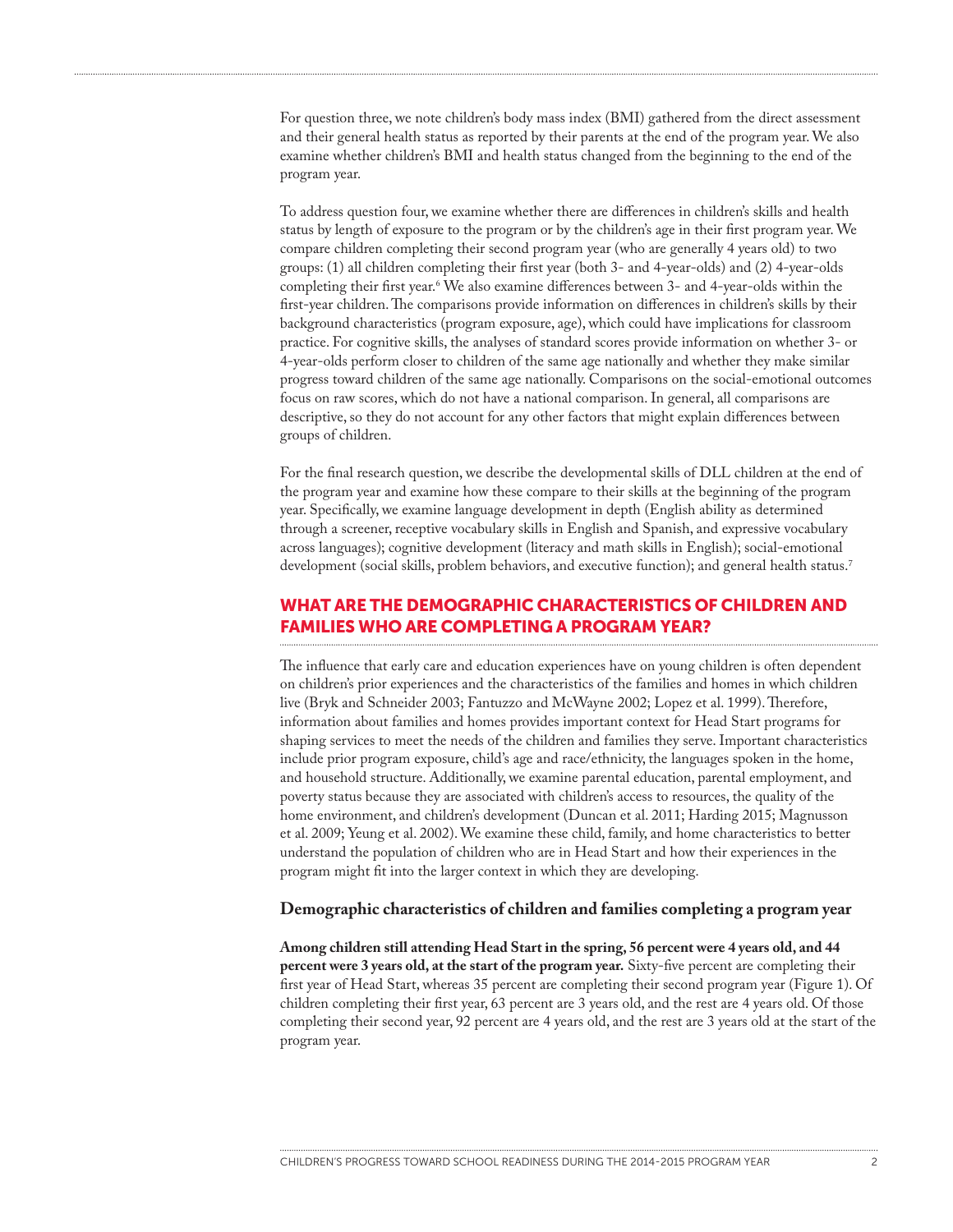

Source: Fall 2014 FACES Parent Survey and Survey Management System.

Note: Statistics are weighted to represent all children enrolled in Head Start in fall 2014 and who were still enrolled in spring 2015.

#### **Forty-two percent of all Head Start children completing the program year are Hispanic/Latino;**

27 percent are White, non-Hispanic; 23 percent are African American, non-Hispanic; and the remaining children are of other races and ethnicities, including American Indian and Alaska Native, non-Hispanic; Asian/Pacific Islander, non-Hispanic; and multiracial and biracial designations.

**Forty percent of Head Start children who are still attending in the spring live in households where a language other than English is spoken, and 25 percent live in households where a language other than English is the primary language spoken to them.** Spanish is the most prevalent non-English language and the primary language spoken to 22 percent of children at home (Figure 2).



Source: Fall 2014 FACES Parent Survey.

Note: Statistics are weighted to represent all children enrolled in Head Start in fall 2014 and who were still enrolled in spring 2015.

Other category includes African languages, Arabic, and Native American or Alaskan languages, among other languages.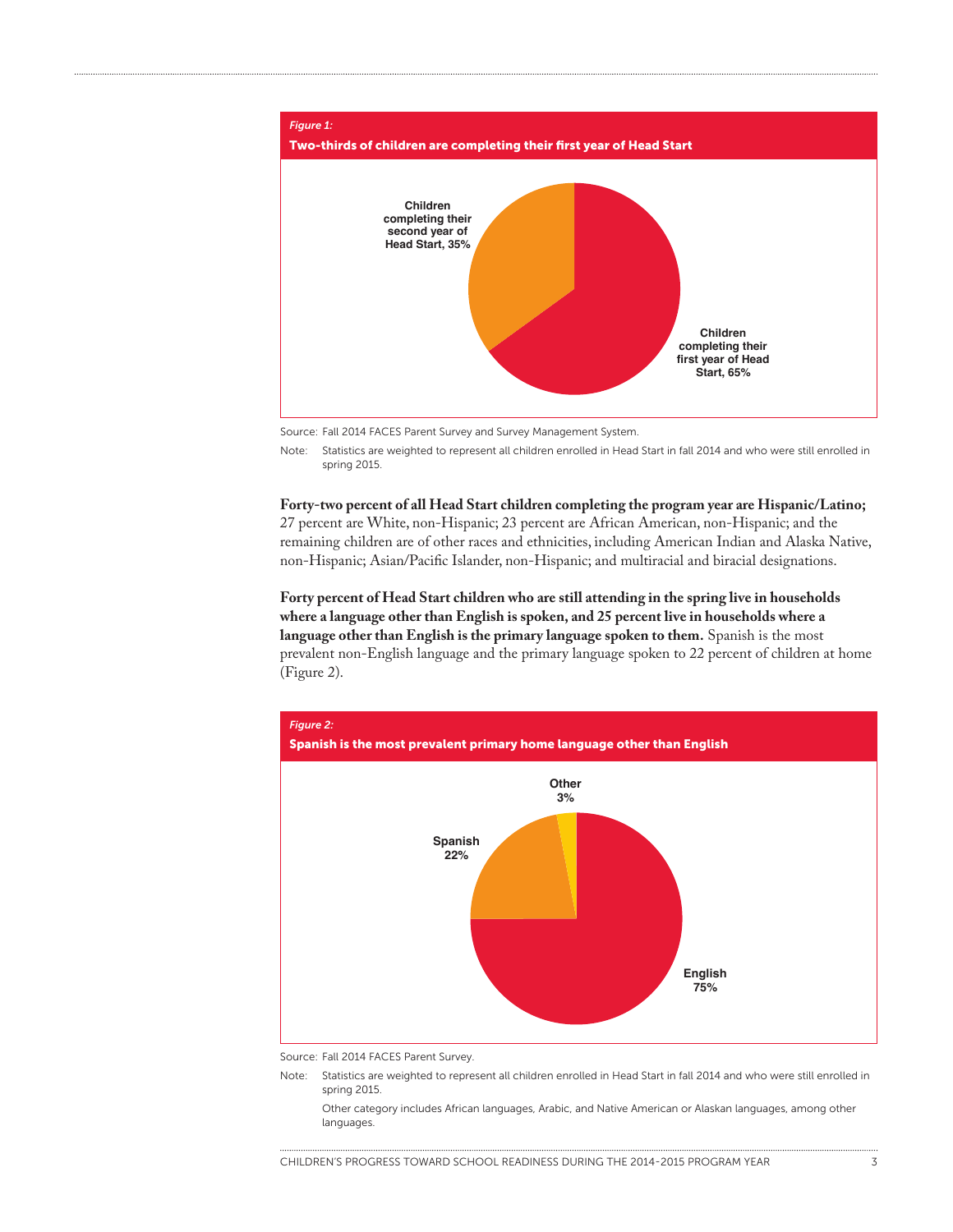**Nearly half of Head Start children who are still attending in the spring live with both of their biological or adoptive parents (49 percent).** Forty-four percent of Head Start children live with their biological mother, but not their biological father (although there may be other adults living in the household).

**More than three-quarters of Head Start children (78 percent) who are still attending in the spring live with at least one parent with a high school diploma, GED, or higher.** Specifically, one-third (34 percent) of Head Start children live with at least one parent who has earned a high school diploma or GED. Another one-third live with at least one parent who has attended some college or had vocational or technical training (34 percent). Ten percent live with at least one parent who has a bachelor's degree or higher.

**Three-quarters of Head Start children (75 percent) who are still attending in the spring live with at**  least one parent who is working full or part time. Specifically, 53 percent of children live with at least one parent who is working full time, and 22 percent live with at least one parent who is working part time. For the remaining 25 percent, the parent is either looking for work or not in the labor force.

**Two-thirds of Head Start children (67 percent) are living at or below the federal poverty threshold as they complete the program year.** Thirty-six percent of children live between 50 percent and 100 percent of the poverty threshold, and 31 percent live below 50 percent of the poverty threshold.<sup>8</sup>

# WHAT ARE THE COGNITIVE AND SOCIAL SKILLS OF HEAD START CHILDREN AS THEY COMPLETE A PROGRAM YEAR? HOW DO THESE COMPARE TO THEIR SKILLS AT THE BEGINNING OF THE PROGRAM YEAR?

In fall 2014 and spring 2015, FACES included direct assessments of children's cognitive skills (in language, literacy, and mathematics) and executive function, and indirect assessments of children's social-emotional skills. We examine children's growth during the program year to learn about Head Start children's progress toward being ready for school. The examination of children's growth during the program year, even when compared with national changes over time, is purely descriptive and does not reflect the causal impact of Head Start, or the lack thereof. Changes reflect a range of influences, including maturation, program and family influences, and other factors in children's lives.

On average, low-income children arrive to kindergarten less prepared than their more affluent counterparts (Lee and Burkham 2002), a gap that tends to widen with additional years in school (Reardon et al. 2012). Head Start aims to prepare preschoolers for kindergarten and narrow the gap at entry and beyond, as early achievement is associated with later achievement. For example, reading and language skills as early as preschool are predictive of reading performance in elementary school ( Juel 1988; Whitehurst and Lonigan 1998, 2002). Kindergarten math achievement is associated with later elementary school achievement in both math (Pollack et al. 2005; Rathbun and West 2004) and reading (Claessens et al. 2009; Duncan et al. 2007). Early social-emotional skills and executive function are associated with a child's ability to learn math, vocabulary, and literacy skills in preschool and later (Blair and Razza 2007; Espy et al. 2004; McClelland et al. 2007). Socialemotional development in preschool is also associated with later learning behaviors and long-term life outcomes (ACF 2015).

The box describing the Head Start FACES study at the end of this brief includes more information about the measures of children's development.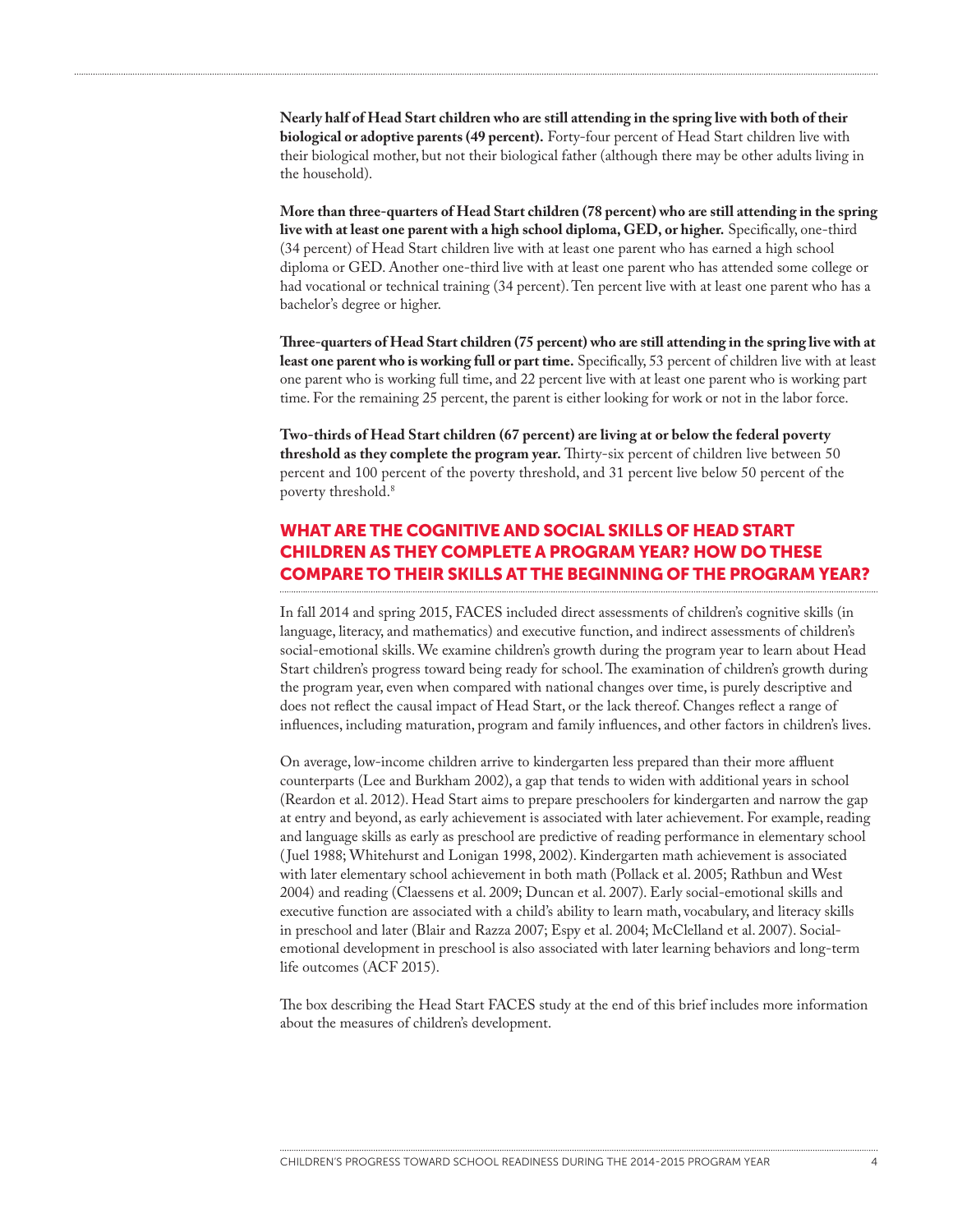#### **Children's cognitive skills**

**On average, Head Start children assessed in English lag behind other children of the same age in language, literacy, and math skills in both the fall and spring of the Head Start year (Figure 3).**<sup>9</sup> Standard scores allow for comparisons of an individual child's performance to national norms for other children of the same age. These scores have a mean of 100 and a standard deviation of 15. Children gain between 1.6 and 2.2 standard score points in both English receptive and expressive vocabulary, letter-word knowledge, and early math, but do not make gains in early writing skills relative to same-age children in the general population.<sup>10</sup>



Source: Fall 2014 and Spring 2015 Direct Child Assessment.

Note: Statistics are weighted to represent all children enrolled in Head Start in fall 2014 and who were still enrolled in spring 2015.

This figure presents outcomes for all children assessed in English, regardless of language used most often at home. One exception is English expressive vocabulary. Children who most often use Spanish at home received the conceptual expressive vocabulary measure, so their skills are not reflected in the English expressive vocabulary bars.<sup>11</sup>

\*Asterisk indicates that the difference between the fall and spring scores is statistically significant at the *p* ≤ .05 level.

----- The dotted line indicates national norms.

#### **Children's social-emotional skills**

**On average, teachers' reports show improvement in aspects of children's social-emotional skills during the Head Start program year.** Children's social-emotional skills are measured with raw scores, which are counts or averages of the individual items reported by teachers. These are indicators of absolute performance rather than performance compared to children of the same age. According to teachers' reports, Head Start children demonstrate better social skills on average by the spring of the Head Start year than in the fall (17.5 versus 15.8 out of a possible 24 points) (Figure 4) and more positive approaches to learning (1.9 versus 1.7 out of a possible 3 points) (Figure 5). Head Start children score similarly on teacher-reported total problem behaviors in the fall and spring (4.1 versus 4.0 out of a possible 28 points).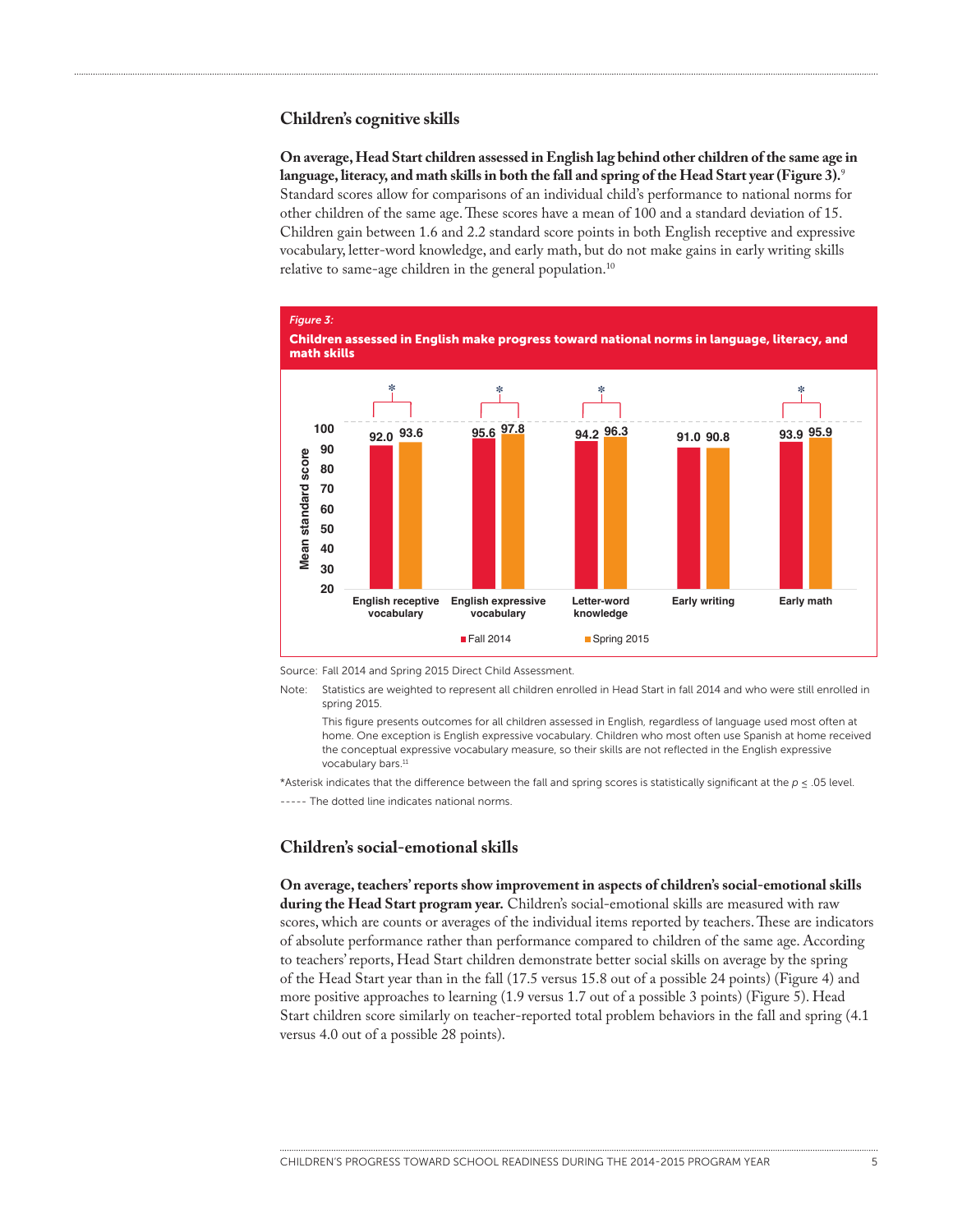

Source: Fall 2014 and Spring 2015 FACES Teacher Child Report.

Note: Statistics are weighted to represent all children enrolled in Head Start in fall 2014 and who were still enrolled in spring 2015.

Social skills scores have a possible range of 0 to 24.

\*Asterisk indicates that the difference between the fall and spring scores is statistically significant at the *p* ≤ .05 level.



Source: Fall 2014 and Spring 2015 FACES Teacher Child Report.

Note: Statistics are weighted to represent all children enrolled in Head Start in fall 2014 and who were still enrolled in spring 2015.

Approaches to learning scores have a possible range of 0 to 3.

\*Asterisk indicates that the difference between the fall and spring scores is statistically significant at the *p* ≤ .05 level.

#### **Children improve their performance on a measure of executive function over the Head Start**

**program year.** They are able to respond correctly across more trials of a pencil tapping task by the end of the year. Correct responses require the child to inhibit the impulse to copy the assessor and instead do the opposite of the assessor's pencil tapping. In the spring, children are able to respond correctly 65 percent of the time. Fewer than half (47 percent) were able to do so in the fall.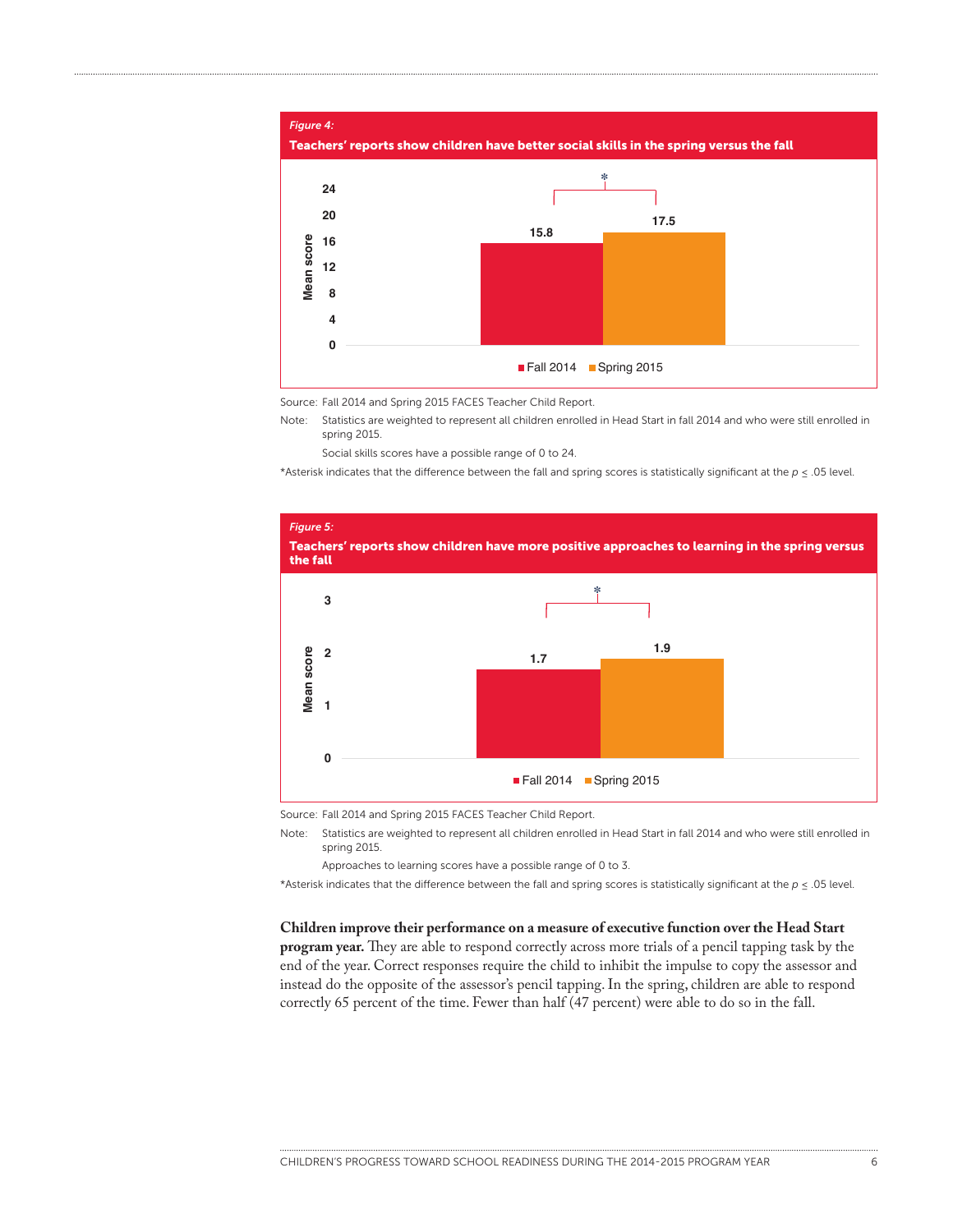# WHAT IS THE PHYSICAL HEALTH STATUS OF CHILDREN AS THEY COMPLETE A PROGRAM YEAR? HOW DOES THIS DIFFER FROM THEIR STATUS AT THE BEGINNING OF THE PROGRAM YEAR?

In the fall of 2014 and spring of 2015, parents reported on their children's general health status and direct assessments measured children's physical development (height and weight). A child's health status can influence the child's well-being, development, and his or her readiness for school (Currie 2005; Janus and Duku 2007). Childhood obesity poses both short- and long-term health and emotional risks for children (Daniels 2006).

**Based on parent report, the majority of children have "excellent" or "very good" health in the fall and spring (81 percent and 83 percent, respectively).** According to reports from parents, children are just as healthy at the beginning of the Head Start year as they are at the end.

**Children's BMI does not significantly change during the year.** Children's height and weight increase between fall and spring by an average of 1.2 inches and 2.4 pounds. About one-third of children are overweight or obese at both the beginning and the end of the Head Start year (34 percent at each wave).<sup>12</sup>

# DO CHILDREN'S COGNITIVE AND SOCIAL SKILLS AND HEALTH STATUS AT THE END OF THE PROGRAM YEAR VARY BY THEIR PROGRAM EXPOSURE AND AGE? DOES CHILDREN'S PROGRESS IN THEIR SKILLS OR HEALTH STATUS VARY ACROSS THE PROGRAM YEAR?

We highlight differences in children's cognitive and social skills and health status at the end of the program year and across the year by program exposure and by age among first year children.13 That is, we compare children finishing their second program year (who are generally 4 years old) to children completing their first year (for both 3- and 4-year-olds together and for 4-year-olds separately). In addition, we compare first-year 3-year-olds to first-year 4-year-olds. Cognitive scores compare children's skills to same-age children nationally. In other words, comparisons examine which age group scores closer to children of the same age nationally. Comparisons on the social-emotional outcomes focus on raw scores, which do not have a national comparison. These comparisons are purely descriptive and do not include any controls for factors that may explain differences between groups. Children were not randomly assigned to attend one or two years of Head Start, and therefore any differences cannot be interpreted as the impact of one versus two program years.

#### **Children's cognitive skills by program exposure and age of first-year children**

**Children's spring cognitive skills differ by age.** In English expressive vocabulary, 4-year-olds completing their first year score closer to national norms for children their age than 3-year-olds completing their first year (100.3 versus 96.5). However, in letter-word knowledge, 3-year-olds completing their first year score closer to national norms than 4-year-olds completing their first year do (97.0 versus 95.1).14

**Children completing their first year generally experience larger gains during the program year than children completing their second year.** To understand differences in children's progress from fall to spring by program exposure, we first consider the gains each group makes. Children completing their second year make significant gains toward norms in English receptive vocabulary, but experience a significant decline in their early writing ability. They do not make significant gains in English expressive vocabulary, letter-word knowledge, or early math. In contrast, children completing their first year in Head Start make significant gains toward norms in all areas except early writing. When comparing the size of the fall-to-spring gains of these groups, the changes for children completing their first year are significantly larger than they are for children completing a second year in all areas except English receptive vocabulary (Figure 6).<sup>15</sup>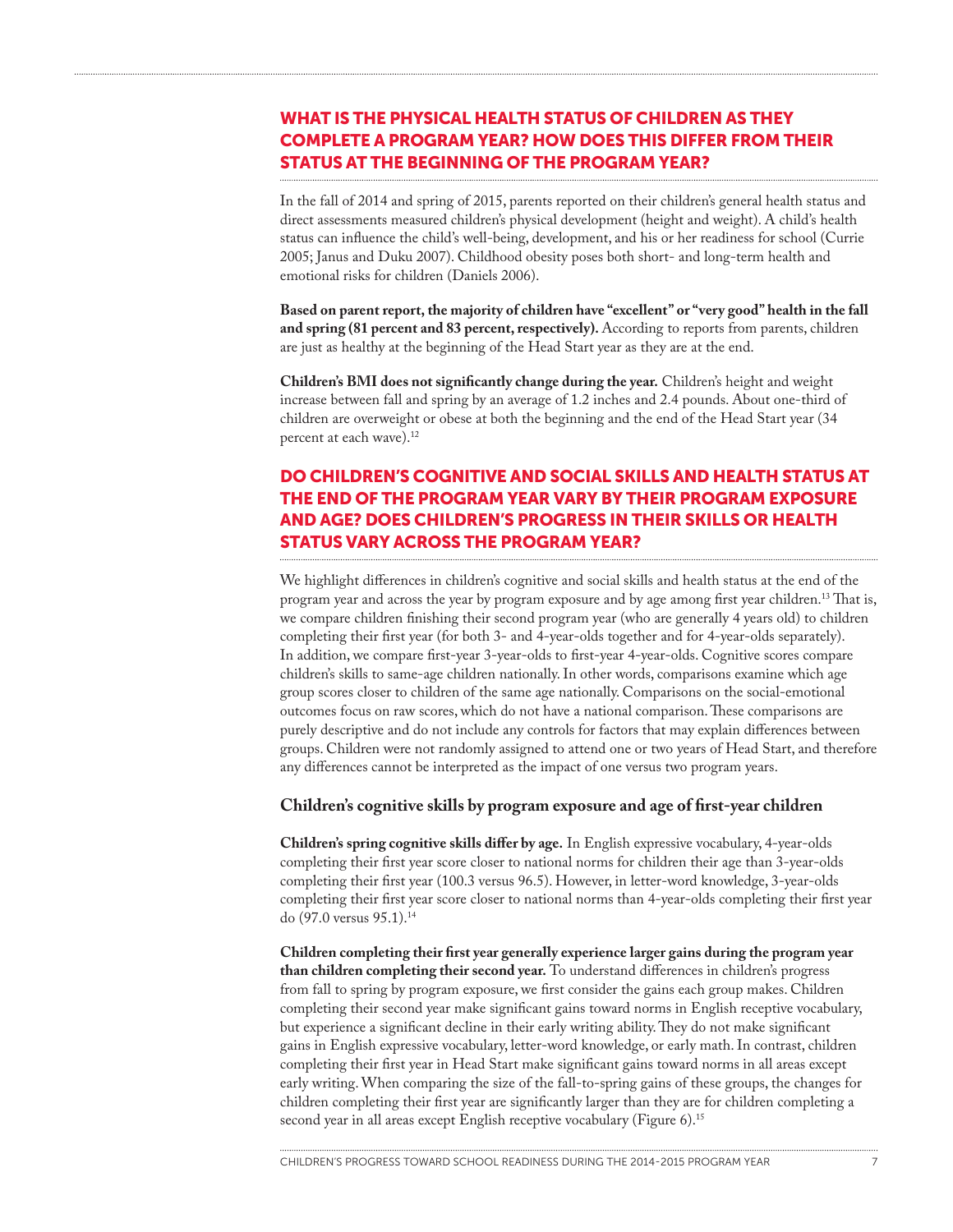#### *Figure 6:*



Source: Fall 2014 and Spring 2015 FACES Direct Child Assessment, Fall 2014 Parent Survey, and Survey Management System. Note: Statistics are weighted to represent all children enrolled in Head Start in fall 2014 and who were still enrolled in spring 2015.

This figure presents outcomes for all children assessed in English, regardless of language used most often at home. One exception is English expressive vocabulary. Children who most often use Spanish at home received the conceptual expressive vocabulary measure, so their skills are not reflected in the English expressive vocabulary bars.

Change between fall and spring scores for the group is statistically significant at the *p* ≤ .05 level.

\*Asterisk indicates that the difference in the change scores between all children in their first year and all children in their second year is statistically significant at the *p* ≤ .05 level.

**When examining fall to spring progress by the age of children completing their first year, findings are mixed (Figure 7).** Both 3- and 4-year-olds at the end of their first year make significant gains in English expressive vocabulary and letter-word knowledge. They differ in their progress in other areas, however. Only 4-year-olds make progress in English receptive vocabulary. The opposite is true for early math, where only 3-year-olds show significant gains. In comparing the progress made across groups, both groups make similar progress in English expressive vocabulary, but the amount of progress they make in other areas differs. Three-year-olds show more progress than 4-year-olds in letter-word knowledge (4.0 versus 1.8 standard score points) and early math (4.4 versus 0.0 standard score points), whereas 4-year-olds make greater progress than 3-year-olds in English receptive vocabulary (3.1 versus 0.7 standard score points).16



Source: Fall 2014 and Spring 2015 Direct Child Assessment, Fall 2014 Parent Survey, and Survey Management System. Statistics are weighted to represent all children enrolled in Head Start in fall 2014 and who were still enrolled in Spring 2015.

This figure presents outcomes for all children assessed in English, regardless of language used most often at home. One exception is English expressive vocabulary. Children who most often use Spanish at home received the conceptual

expressive vocabulary measure, so their skills are not reflected in the English expressive vocabulary bars. Change between fall and spring scores for the group is statistically significant at the *p* ≤ .05 level.

\*Asterisk indicates that the difference in the change scores between 3-year-old children in their first year and 4-year-old children in their first year is statistically significant at the  $p \leq 0.05$  level.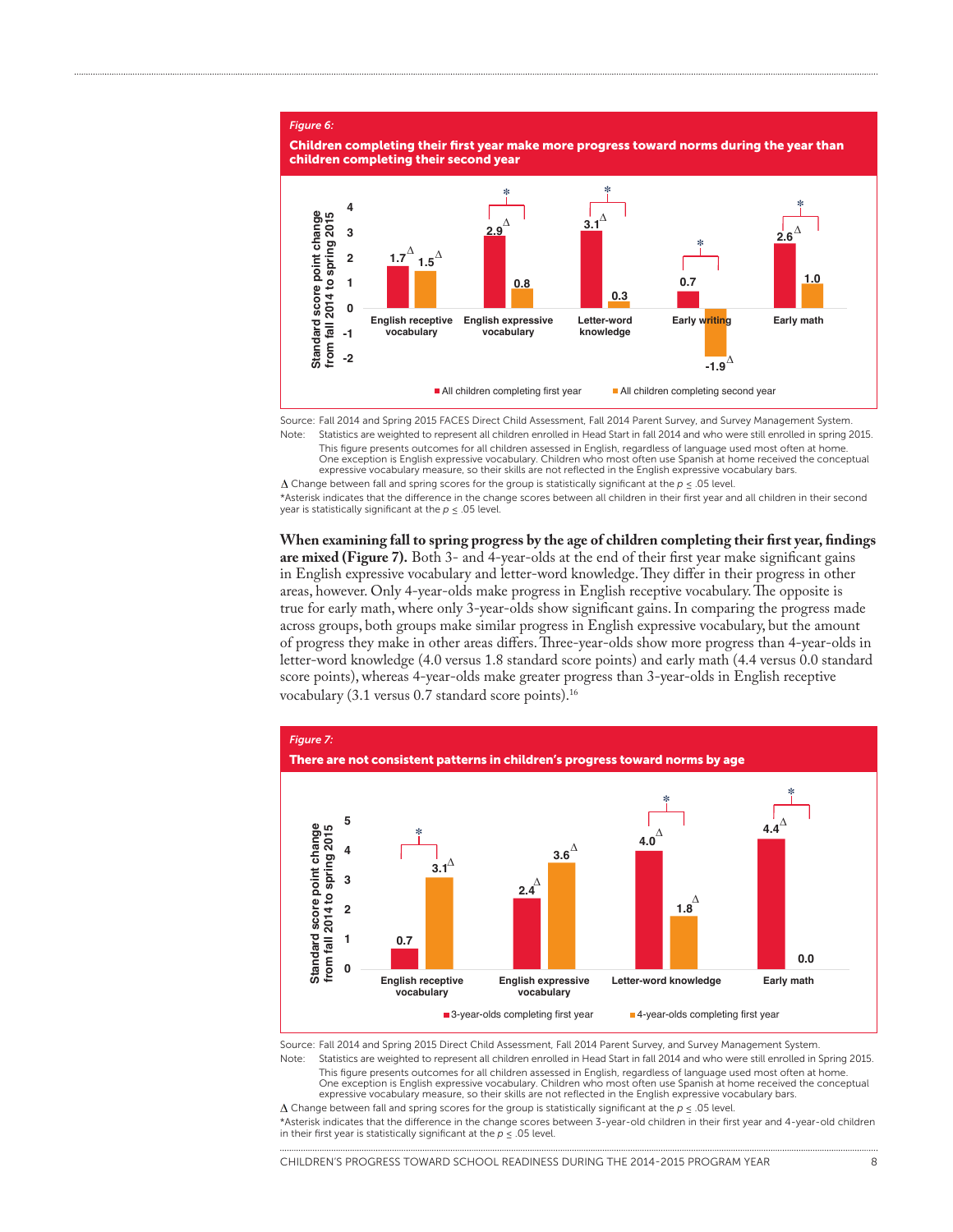**In comparing children who are completing their second year (most of whom are 4 years old) with 4-year-olds completing their first year, the latter group shows more progress in some areas (Figure 8).**17 Four-year-olds completing their first year experience significant gains on English expressive vocabulary and letter-word knowledge, but children completing their second year do not. Consequently, 4-year-olds completing their first year show more progress than children completing their second year in these two areas—English expressive vocabulary (3.6 versus 0.8 standard score points) and letter-word knowledge (1.8 versus 0.3 standard score points). Both groups make progress in English receptive vocabulary, but neither group experiences significant gains in early math. Only children completing their second year experience a significant decline in early writing. The two groups do not significantly differ in their change in these areas.





Source: Fall 2014 and Spring 2015 Direct Child Assessment, Fall 2014 Parent Survey, and Survey Management System.

Note: Statistics are weighted to represent all children enrolled in Head Start in fall 2014 and who were still enrolled in Spring 2015.

This figure presents outcomes for all children assessed in English, regardless of language used most often at home. One exception is English expressive vocabulary. Children who most often use Spanish at home received the conceptual expressive vocabulary measure, so their skills are not reflected in the English expressive vocabulary bars.

 $\Delta$  Change between fall and spring scores for the group is statistically significant at the  $p \leq .05$  level. \*Asterisk indicates that the difference in the change scores between 4-year-old children in their first year and all children in their second year is statistically significant at the  $p \le 0.05$  level.

#### **Children's social-emotional skills by program exposure and age of first-year children**

**At the end of the program year, there are differences in teacher-reported social-emotional skills by program exposure and age.** Children completing their second year have better teacher-reported social skills than those who are completing their first year (18.1 versus 17.2, out of a possible 24 points); more positive approaches to learning (2.0 versus 1.9, out of a possible 3 points); and fewer total problem behaviors (3.5 versus 4.2, out of a possible 28 points).18 Looking at the results of children completing their first year by age, 4-year-olds are described by their teachers as having better social skills than 3-year-olds (18.1 versus 16.6); more positive approaches to learning (2.0 versus 1.8); and fewer total problem behaviors (3.3 versus 4.6).<sup>19</sup> There are no significant differences between 4-year-olds completing their first year and all children completing their second year in their teachers' ratings of their spring social-emotional skills. As noted previously, differences in ratings of children's social-emotional skills reflect a range of influences, including developmental changes as children grow, program and family influences, and other factors in children's lives. The scores are not normed, and national comparisons are not available.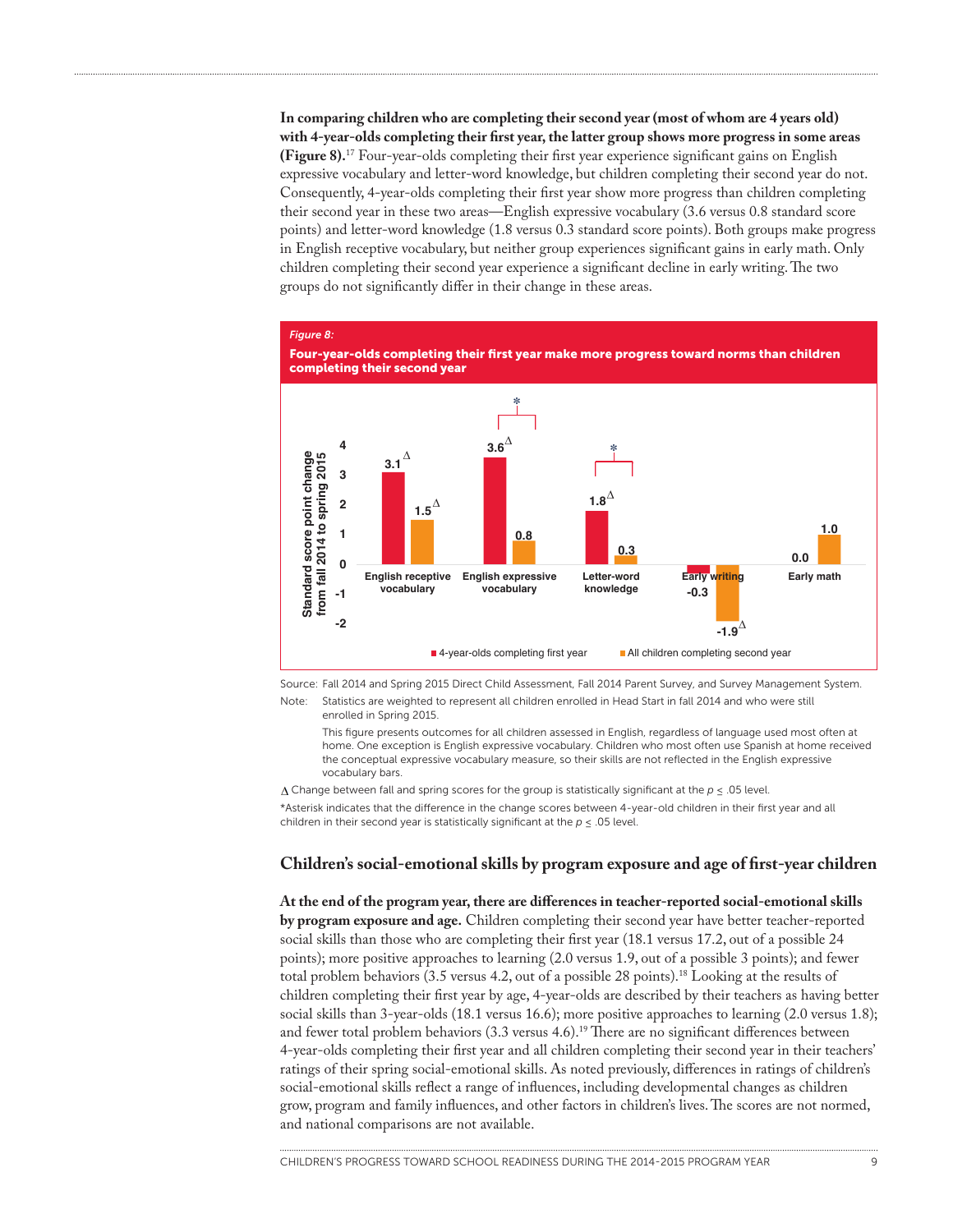**There are no differences in children's performance on a measure of executive function by program exposure in spring 2015.**20 Children returning for a second year and children in their first year perform similarly (67 percent versus 63 percent). Children in their second year perform similarly to 4-year-olds in their first year (both 67 percent).

**Teachers' reports show that all children, no matter program exposure or age, improve their social skills, approaches to learning, and executive function in the course of the program year.**<sup>21</sup> The only significant difference between groups is that teachers' reports show 3-year-olds in their first year improve more on social skills than 4-year-olds in their first year (2.3 versus 1.3 points on the 24-point scale).22 Regardless of program exposure or age, teachers rate children's total problem behaviors similarly in the fall and spring.<sup>23</sup>

#### **Children's physical health status by program exposure and age of first-year children**

**Findings on children's BMI categories** <sup>24</sup> **by age and program exposure are mixed.** Similar percentages of children—about one-third—are overweight or obese in spring 2015, regardless of program exposure or age. Only two groups of children show changes in their BMI categories from fall to spring—there is an increase in the percentage of children who are classified as obese among all children in their first program year (2 percent increase) and among 3-year-olds in their first program year (4 percent increase).

**Parents' reports of children's health status generally do not differ by children's program exposure or age.** The only significant difference is that in spring 2015, more 3-year-olds in their first program year are reported to be in fair or poor health by their parents (5 percent) than are 4-year-olds in their first program year (2 percent).25

# WHAT ARE THE COGNITIVE AND SOCIAL SKILLS AND HEALTH STATUS OF DLLS AS THEY COMPLETE A PROGRAM YEAR? HOW DO THESE COMPARE TO THEIR SKILLS OR HEALTH STATUS AT THE BEGINNING OF THE PROGRAM YEAR?

Next, we turn to a description of the developmental skills of DLL children—that is, children whose primary home language is not English. Findings for cognitive outcomes focus on DLLs assessed in English in both the fall and the spring.26 The sample sizes for DLLs assessed in Spanish or the ones who switched language of direct assessment during the year are too small to analyze. The appendix to this brief includes descriptive data on the demographic characteristics and language of direct assessment of these children.

### CHILD AND FAMILY DEMOGRAPHIC CHARACTERISTICS OF DLLS WHO ARE COMPLETING A PROGRAM YEAR

Most DLLs (66 percent) are completing their first year of Head Start, whereas 39 percent are completing their second year. More than half (55 percent) were 4 years old, and the rest were 3 years old, at the start of the program year.

The majority of DLLs live with both of their biological or adoptive parents (72 percent). Half (50 percent) live in households where no parent has completed high school. Fiftyseven percent live with at least one parent who is working full time, and 23 percent live with at least one parent who is working part time. More than three-quarters of DLLs live at or below the federal poverty threshold (79 percent).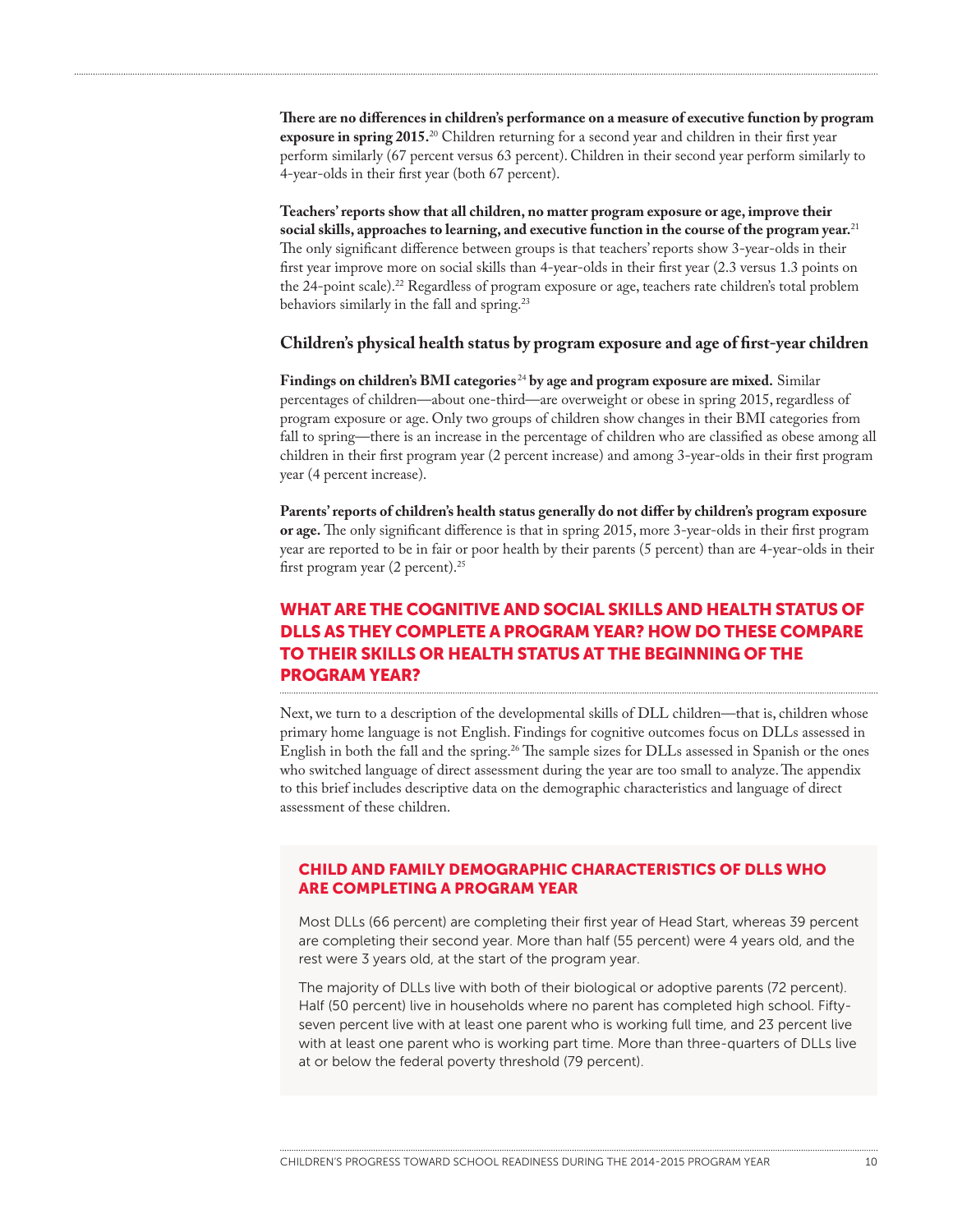#### **DLLs' cognitive skills**

**About half of DLLs (53 percent) demonstrate sufficient English ability to be assessed in that language in both the fall and spring.** That is, their receptive and expressive language skills, as demonstrated on a language screener, suggest they can be fairly assessed in English. About onequarter do not have sufficient English ability in either fall or spring and are assessed in Spanish at both times (24 percent). Another 22 percent change their language of direct assessment during the program year. That is, their English ability improves enough during the program year to allow them to move to an English assessment.

**DLLs lag behind English-speaking children of the same age in English receptive vocabulary and English expressive vocabulary in the fall and spring.**27 However, across the year, DLL children assessed in English make progress toward national norms, gaining 1.7 standard score points and 4.0 standard score points, respectively, on these vocabulary measures (Figure 9).<sup>28</sup>



Source: Fall 2014 and Spring 2015 FACES Direct Child Assessment and Fall 2014 Parent Survey.

Note: Statistics are weighted to represent all children enrolled in Head Start in fall 2014 and who were still enrolled in spring 2015.

This figure presents outcomes for all DLLs assessed in English, regardless of language used most often at home (Spanish or an Other language). One exception is English expressive vocabulary. Children who most often use Spanish at home received the conceptual expressive vocabulary measure, so their skills are not reflected in the English expressive vocabulary bars.29

\*Asterisk indicates that the difference between the fall and spring scores is statistically significant at the *p* ≤ .05 level.

----- The dotted line indicates national norms.

**DLLs who most often use Spanish at home perform behind Spanish-speaking children of the same age on Spanish receptive vocabulary. These children perform better than Spanish-speaking children of the same age on conceptually scored expressive vocabulary.**<sup>30</sup> In the fall and spring, DLLs assessed in English who most often use Spanish at home score about one standard deviation below conceptually scored norms in Spanish receptive vocabulary (85.2 and 84.0, respectively), but score above norms in conceptually scored expressive vocabulary (104.4 and 105.1, respectively). They do not make progress in any vocabulary skills during the year.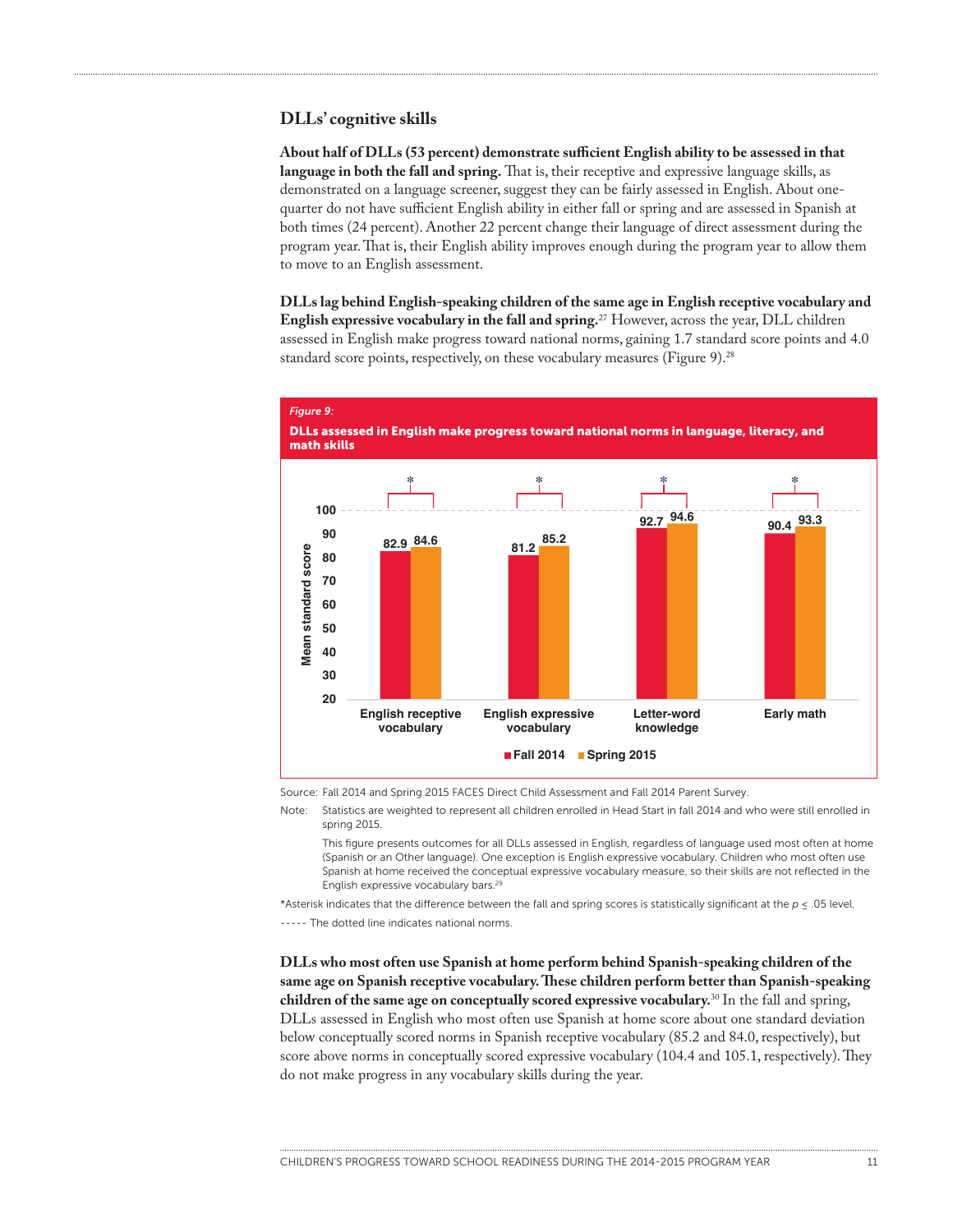**DLLs lag behind English-speaking children of the same age on literacy and math skills, but they make progress during the year.** DLLs make progress toward national norms in the areas of letterword knowledge and early math, gaining 1.9 and 2.9 standard score points, respectively, in these areas (Figure 9).31 However, they do not make progress in early writing during the year.

#### **DLLs' social-emotional skills**

**On average, teachers' reports show improvement in DLLs' social-emotional skills during the program year.** Teachers' reports show that DLLs have better social skills in the spring of the Head Start year than they did in the fall (18.4 versus 15.6 on the 24-point scale) and demonstrate more positive approaches to learning (2.1 versus 1.8 on the 3-point scale). DLLs also exhibit fewer total problem behaviors in the spring than in the fall (2.9 versus 3.6 on the 28-point scale).<sup>32</sup>

**DLLs improve their performance on a measure of executive function over the Head Start program year.** They are more likely to inhibit their initial impulse and respond correctly across more trials on the pencil tapping task by the end of the Head Start year. They are able to do so 58 percent of the time in the spring compared to 37 percent of the time in the beginning of the year.

#### **DLLs' physical health status**<sup>33</sup>

**Based on parent report, the majority of DLLs have "excellent or very good" health in the spring (69 percent).** Parents' report of DLL children's health status does not change between fall and spring.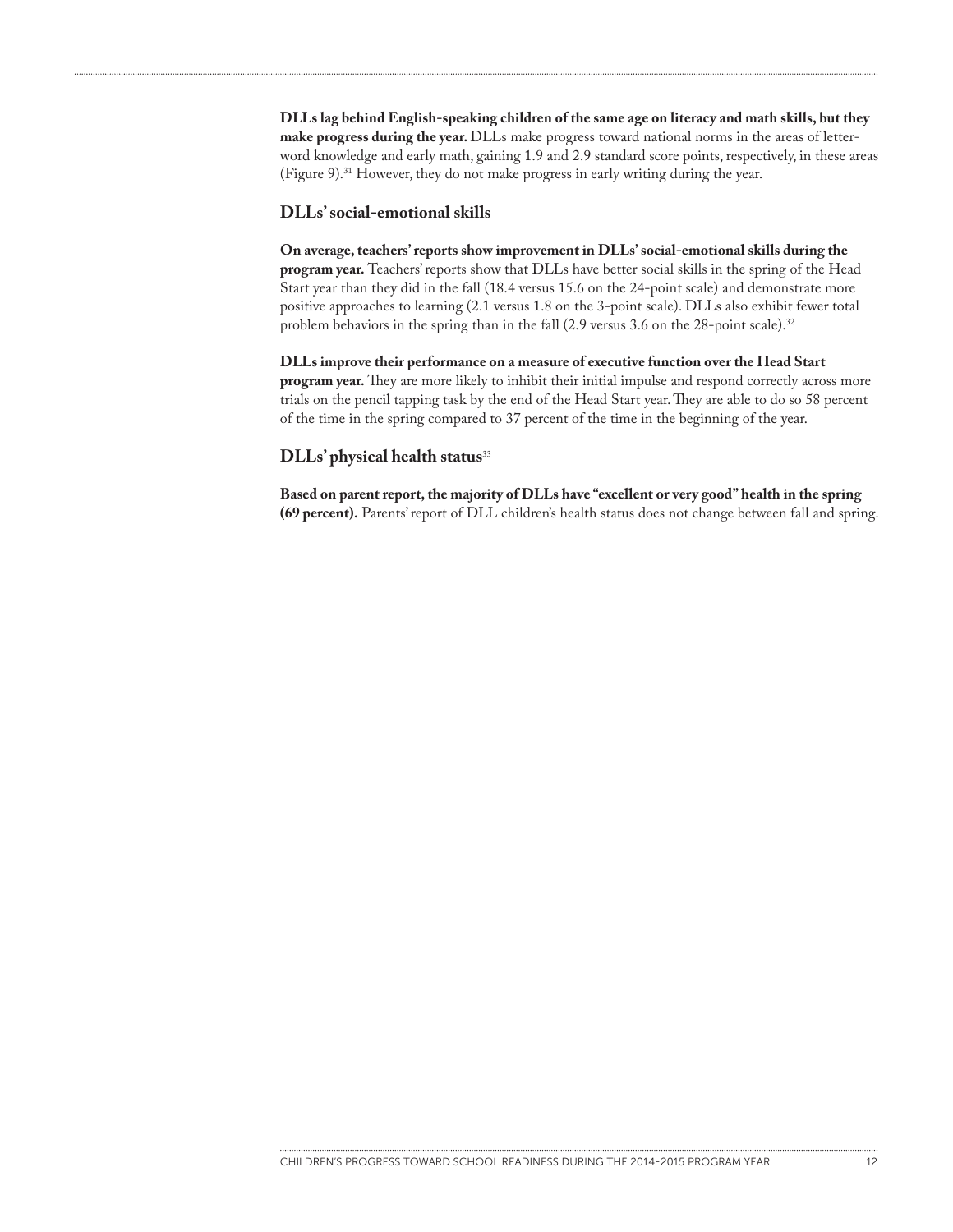#### SUMMARY AND IMPLICATIONS

The purpose of this brief is to describe child and family characteristics and children's development and progress during the Head Start program year. We find that Head Start children and families have a wide range of strengths and needs. These findings provide insight on areas that could be targeted for support and improvement. This includes areas where children do not make progress during the program year.

Head Start children (including DLLs) make progress during the program year in most cognitive outcomes. However, in both the fall and spring, these children still perform lower on language, literacy, and math measures, on average, than children of the same age nationally. The exception is conceptually scored expressive vocabulary, where DLLs who most often use Spanish at home score above norms. More support for Head Start children's (including DLLs) early writing skills may be warranted as children do not make progress in this area during the program year. Additionally more support for children's home language may also be merited, as DLLs who most often use Spanish at home do not make progress in their Spanish receptive vocabulary during the program year.

The findings also highlight differences in children's outcomes and progress by program exposure. Children in their first program year make more progress toward norms than children completing their second year on most cognitive measures, including English expressive vocabulary, letter-word knowledge, and early math. Children in their second program year, however, start the year already performing closer to others of the same age on cognitive measures than those in their first year do. Therefore, children in their second program year may have less room for change relative to their same-age counterparts nationally. Among children in their first program year, findings by age are mixed. It is unclear why this may be and future research may want to explore the classroom experiences of first- versus second-year children in relation to growth or how teachers may differentiate instruction in mixed-age classrooms.

Children show growth in their social skills, exhibit more positive approaches to learning, and have stronger executive function skills across the program year, regardless of their age or length of time in the program. Notably, 3-year-olds in their first program year show greater gains in social skills during the year than 4-year-olds in their first program year. From FACES 2014 data alone, we are unable to determine if these gains are related to something beyond children's maturation.

On average, parents report children to be in excellent or very good health; there are no differences in these reports across the year, including among DLLs, and regardless of children's program exposure or age. About one-third of Head Start children are overweight or obese in both fall and spring of the program year, highlighting another area of need.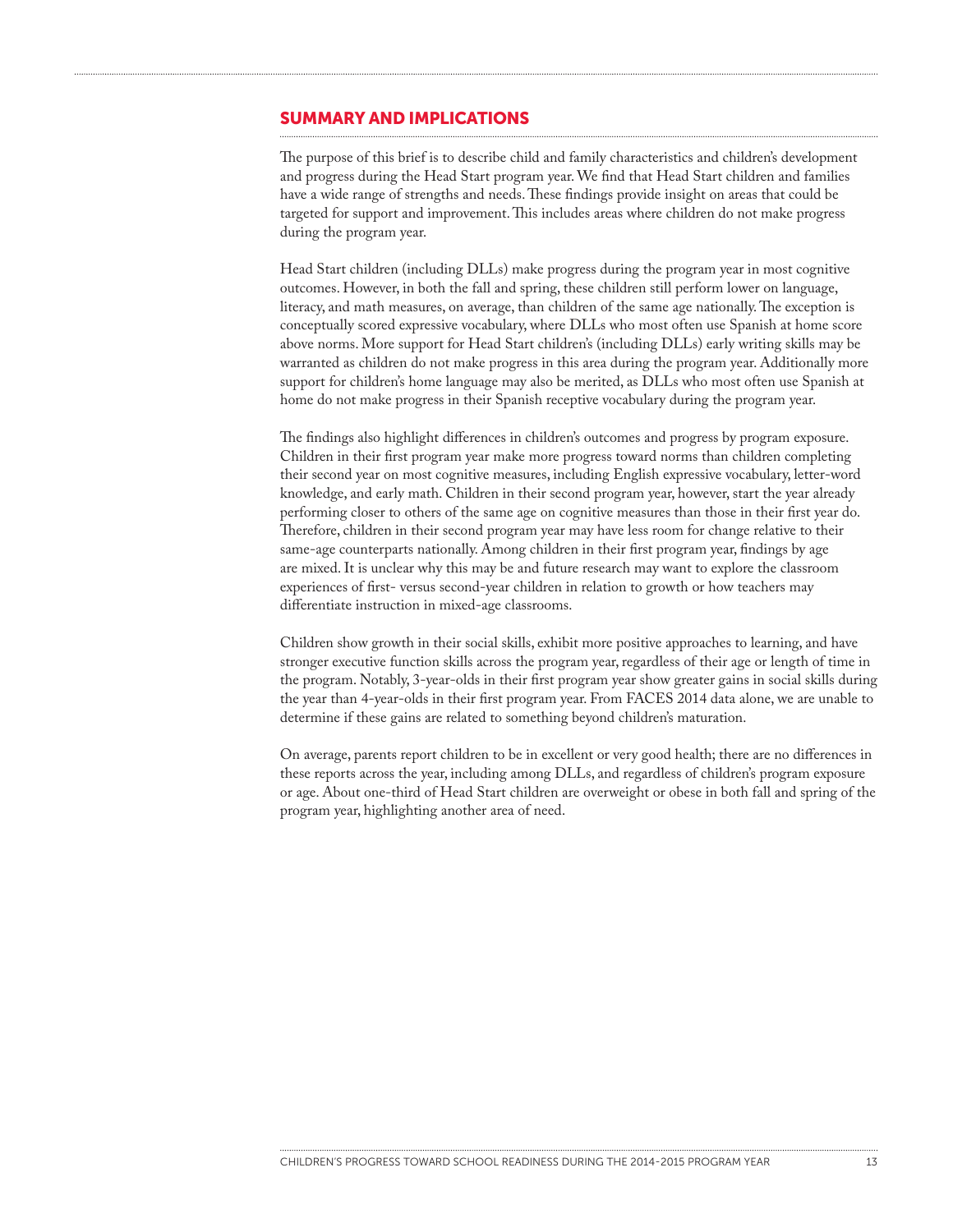#### HEAD START FACES

This research brief draws on data from the Head Start Family and Child Experiences Survey (FACES 2014). FACES provides information at the national level about Head Start programs, centers, and classrooms, and about the children and families that Head Start serves. This brief is part of a series of reporting products describing data from the 2014–2015 round of FACES 2014. Other FACES 2014 products describe the study's design and methodology and the characteristics of Head Start children in fall 2014 (Aikens et al. 2017c; Tarullo et al. 2017); the characteristics of DLL Head Start children and their families at the beginning of the program year (Aikens et al. 2017b); the characteristics of classrooms, teachers, centers, and programs serving Head Start children and families in spring 2015 (Moiduddin et al. 2017, Alamillo et al. 2018); and changes in Head Start children's family environments and developmental outcomes across the program year (Aikens et al. 2017a).

Head Start is a national program designed to promote children's school readiness by enhancing their social-emotional, physical, and cognitive development. The program provides educational, health, nutritional, social, and other services to enrolled children and their families. Head Start places special emphasis on helping preschoolers develop the reading, language, social-emotional, mathematics, and science skills they need to be successful in school. The program also seeks to engage parents in their children's learning and to promote progress toward the parents' own educational, literacy, and employment goals (ACF 2018). Head Start works to achieve these objectives by providing comprehensive child development services to economically disadvantaged children and their families through grants to local public agencies and to private nonprofit and for profit organizations.

#### **METHODS**

For FACES 2014, we selected a sample of Head Start programs from the 2012–2013 Head Start Program Information Report, with two centers per program and two classrooms per center. Within each classroom, we randomly selected 12 children for the study. In total, 176 programs, 346 centers, 667 classrooms, and 2,206 children (in 60 programs) were study participants in spring 2015. More information on the study methodology and measurement in FACES 2014 and tables for findings presented here are available in the FACES 2014–2015 Data Tables and Study Design report (Aikens et al. 2017a). The data tables include sample sizes and standard errors. In addition, this brief contains a set of appendix tables with descriptive data on child and family demographic characteristics by DLL status that are not included in the 2014–2015 data tables. The sample used for this brief includes 1,921 children who were enrolled in Head Start in fall 2014 and were still enrolled in spring 2015. $34$  All findings are weighted to represent this population. For all comparisons throughout the brief, all cited differences are statistically significant at the .05 level and lower. Some differences, although statistically significant, are very small and may not always be practically meaningful (for example, those with a difference smaller than 5 percentage points or an effect size smaller than .25).

#### MEASURES OF CHILDREN'S COGNITIVE DEVELOPMENT

To assess children's cognitive skills, FACES directly administers norm- and criterionreferenced measures of language, literacy, and mathematics to the children. The assessment battery measures English and Spanish receptive vocabulary using the Peabody Picture Vocabulary Test, Fourth Edition (PPVT-4; Dunn and Dunn 2006) and the Receptive One-Word Picture Vocabulary Test–4: Spanish-Bilingual Edition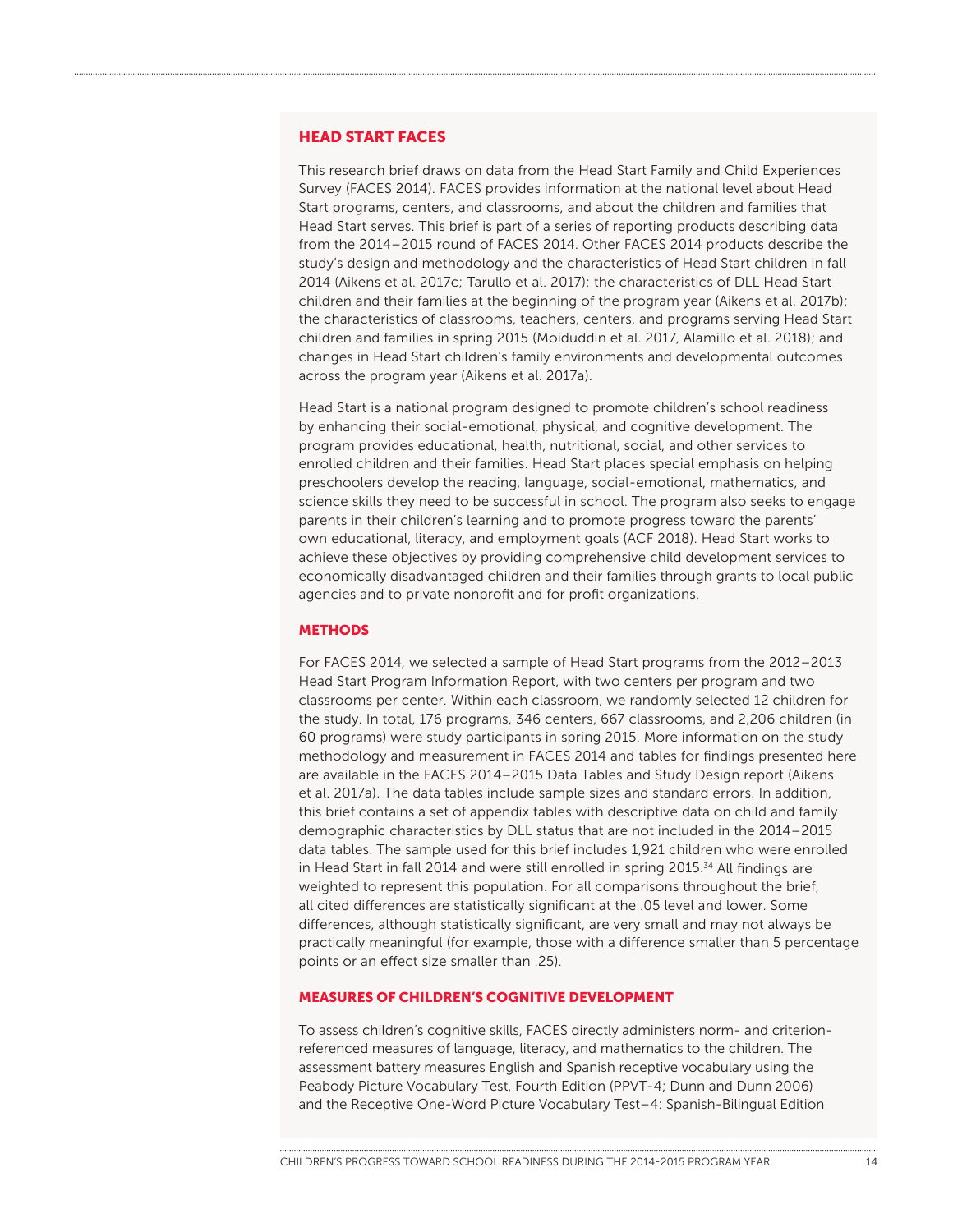(ROWPVT-4: SBE; Martin and Brownell 2012a). The Expressive One-Word Picture Vocabulary Test-4th Edition, both the English and the conceptually scored Spanish-Bilingual Editions (EOWPVT-4 and EOWPVT-4: SBE; Martin and Brownell 2010, 2012b), measure children's expressive vocabulary. The assessment battery measures children's letter-word knowledge, early writing, and early math skills in English by using the Letter-Word Identification, Spelling, and Applied Problems subtests from the Woodcock-Johnson Tests of Achievement, Third Edition (WJ III; Woodcock et al. 2001). Standard scores have a mean of 100 and standard deviation of 15.

For the purposes of conducting the direct assessment, we use data from the parent consent form on the language the child uses most often at home and the child's performance on the language screener to determine his or her language path. The direct assessment includes four language paths: assessed in English, primarily assessed in English, primarily assessed in Spanish, and assessed in English, shortened assessment battery.

The direct child assessment begins with two subtests from the Preschool Language Assessment Survey 2000 (*pre*LAS 2000; Duncan and DeAvila 1998), Simon Says and Art Show. We use the *pre*LAS as a warmup for children who most often use English at home. For children who most often use a language other than English at home, we use it as a language screener to determine whether they should be assessed in English, primarily assessed in English, primarily assessed in Spanish, or administered an abbreviated assessment battery that includes English vocabulary and height and weight measurements.

Following the *pre*LAS, all children are administered the PPVT-4 to measure English receptive vocabulary. Children who most often use English or an Other (non-Spanish) language at home take the EOWPVT-4 to measure English expressive vocabulary. Children who most often use Spanish at home take the EOWPVT-4: SBE to measure conceptual expressive vocabulary. In addition, children who most often use Spanish at home take the ROWPVT 4: SBE to measure Spanish receptive vocabulary regardless of their performance on the *pre*LAS. Thus, children who most often use Spanish at home receive the receptive vocabulary component of the battery in English (PPVT-4) and Spanish (ROWPVT-4: SBE).

Following administration of these vocabulary measures, children who most often use Spanish at home and who make more than 12 errors on the *pre*LAS are routed to the Spanish language cognitive assessment (primarily assessed in Spanish). Similarly, children who make more than 12 errors on the *pre*LAS and who most often use a language other than English or Spanish at home are routed out of the cognitive assessment following administration of the English vocabulary measures and are weighed and measured for height (assessed in English, shortened assessment battery). Children who make 12 or fewer errors on the *pre*LAS and who most often use Spanish at home receive the remainder of the cognitive battery in English (primarily assessed in English). Children who make 12 or fewer errors on the *pre*LAS and who most often use a language other than English or Spanish at home receive the cognitive assessment battery in English (assessed in English). Children who most often use English at home are administered the cognitive assessment battery in English, regardless of their scores on the *pre*LAS (assessed in English).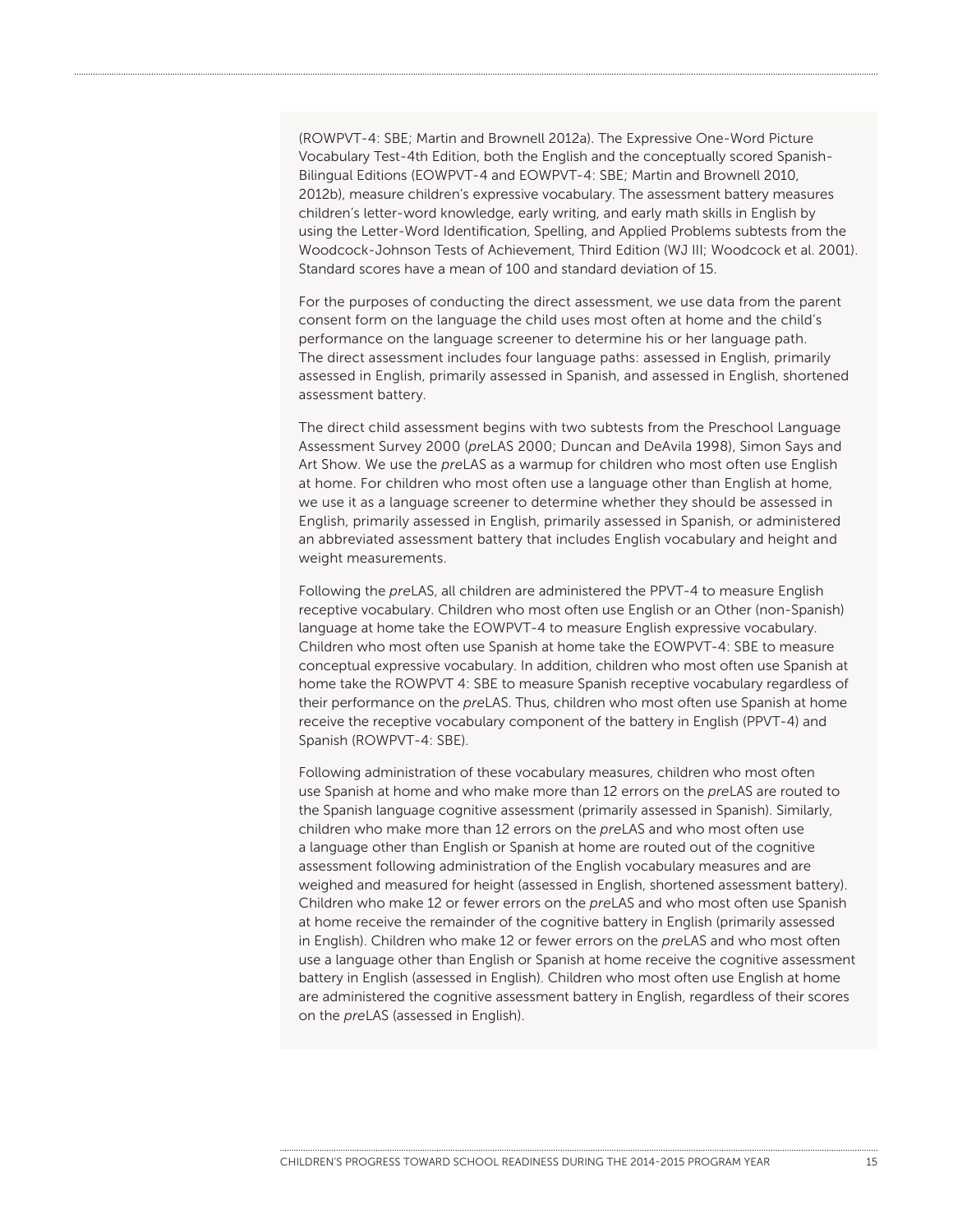#### MEASURES OF CHILDREN'S SOCIAL-EMOTIONAL DEVELOPMENT

Teachers report on children's cooperative classroom behavior or social skills and their problem behaviors in the classroom using items from the Behavior Problems Index (Peterson and Zill 1986), the Personal Maturity Scale (Entwisle et al. 1997), and the Social Skills Rating Scale (Gresham and Elliott 1990). Teachers also rate children's approaches to learning with the Early Childhood Longitudinal Study–Kindergarten Approaches to Learning Scale (U.S. Department of Education 2002). A pencil tapping task (Blair 2002; Diamond and Taylor 1996; Smith-Donald et al. 2007) captures children's executive function in the direct child assessment. In the pencil tapping task, children are asked to inhibit the natural response to imitate the adult assessor exactly (or to tap repeatedly) and instead to keep in mind that the rule is to do the opposite of what the assessor does. Reported scores reflect the percentage of times the child tapped correctly. They can take on any value from zero to 100, with higher scores indicating better skills on the task. The task is only administered to children ages 4 and older at the time of the direct assessment.

#### MEASURES OF CHILDREN'S PHYSICAL HEALTH AND DEVELOPMENT

FACES measures children's health and physical development in several ways. Parents provide ratings of their child's overall health status (excellent/very good, good, or fair/ poor). During the one-on-one assessment, we also measure each child's height and weight to support analyses of obesity, overweight, normal weight, or underweight status.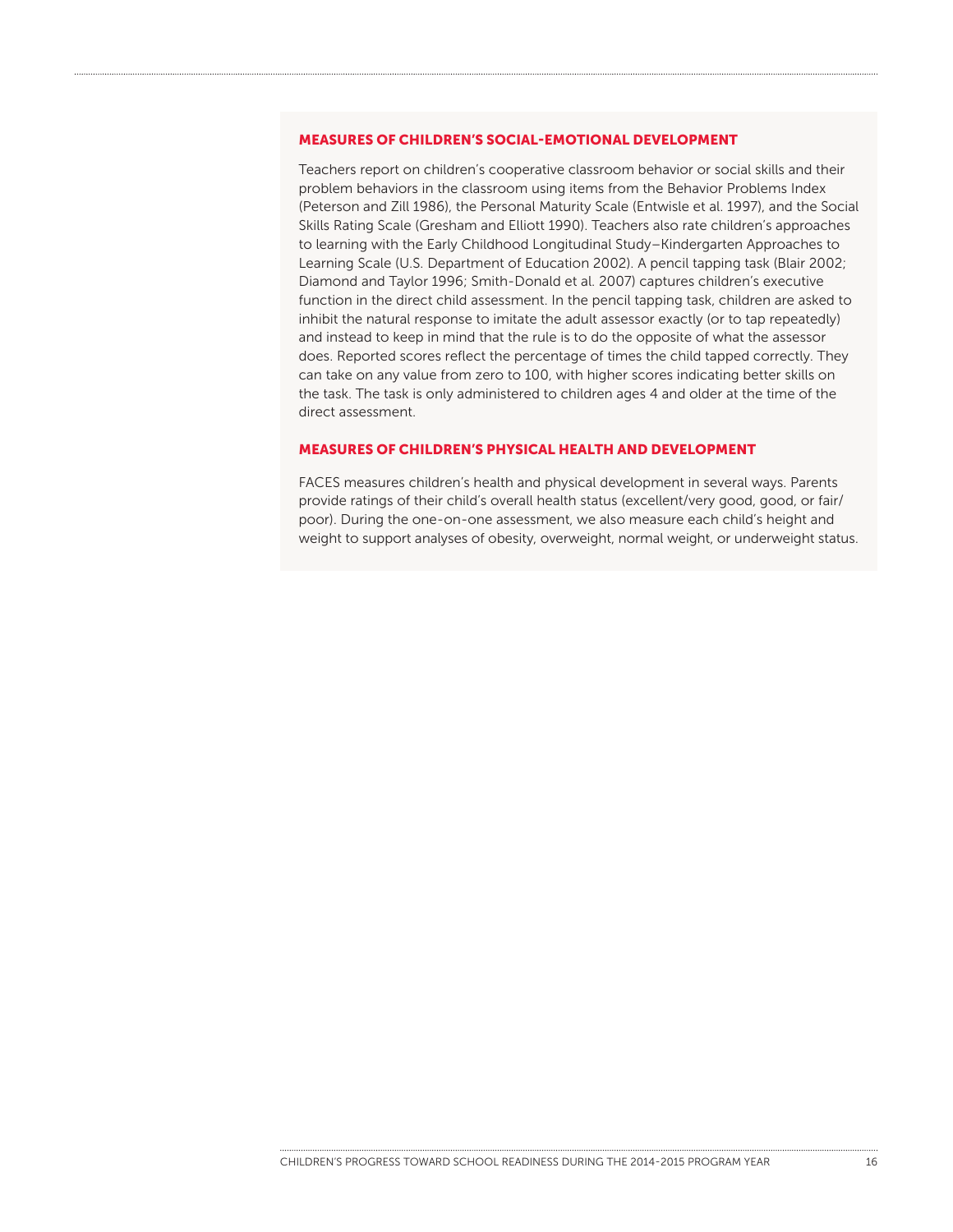#### ENDNOTES

- <sup>1</sup>We use the term DLL to refer to children whose primary home language is not English. For this definition, we include children who are from homes where a language other than English is spoken and their parent or guardian primarily uses that language when speaking to them. This may differ from definitions used in other studies.
- <sup>2</sup> Reported characteristics of children and families were primarily collected during fall 2014. In some instances, parents did not complete a parent survey for the first time until the spring. Characteristics draw on spring 2015 data in those instances.
- <sup>3</sup>The estimates of cognitive ability, social-emotional skills, and physical health in this brief are reported from tables in the FACES 2014–2015 Data Tables and Study Design report that focus on changes from fall to spring of that year (Aikens et al. 2017a). Tables focusing on fall-spring changes only include cases with valid data on the measure in both the fall and the spring. In particular, children who change their language of direct assessment between fall and spring are not included in the description of cognitive skills in this brief. For example, only children with a Woodcock Johnson III Letter-Word score in both fall and spring are included in the tables showing changes in those scores between fall and spring.
- <sup>4</sup> For all comparisons throughout the brief, we conducted t-tests to assess whether any differences were statistically significant. All cited differences are statistically significant at the .05 level and lower. Some differences, although statistically significant, are very small and may not always be practically meaningful (for example, those with a difference smaller than 5 percentage points or an effect size smaller than .25). We flag any such differences throughout the brief using endnotes.
- $5$ In this brief, the group of children who were assessed in English comprises (1) children who most often use English at home, (2) children who most often use a language other than English or Spanish at home and who made 12 or fewer errors on the direct assessment language screener—and therefore were assessed in English, and (3) children who most often use Spanish at home and who made 12 or fewer errors on the direct assessment language screener—and therefore were primarily assessed in English, with some Spanish measures also administered. For more information on children's language paths in the direct assessment, see the box on measures of children's cognitive development at the end of the text section of this brief. For more information about children who were primarily assessed in Spanish or children who received an abbreviated assessment battery, see the FACES 2014–2015 Data Tables and Study Design report (Aikens et al. 2017a).
- <sup>6</sup> Of those children still enrolled in Head Start in spring 2015, only 8 percent of all children completing a second year are 3 years old. Therefore, we do not compare 3-year-olds completing their first year to all children completing their second year at the beginning of the program year.
- <sup>7</sup> Tables with descriptive data on child and family demographic characteristics by DLL status are an Appendix to this brief. These tables are not included in the FACES 2014-2015 Data Tables and Study Design report (Aikens et al. 2017a).
- <sup>8</sup> Household income is not used to estimate eligibility for Head Start. Head Start qualifying criteria are based on family (not household) income, and there are other (non-income) ways to qualify for the program. The federal poverty threshold for a family of four in 2013 was \$23,834.
- 9Most children, regardless of language most often used at home, have sufficient English ability to be assessed in English at the beginning and end of the Head Start year. More children are assessed in English (78 percent versus 77 percent) or primarily assessed in English (15 percent versus 10 percent) in the spring than in the fall, and fewer children are primarily assessed in Spanish (7 percent versus 12 percent) or receive a shortened direct assessment battery (meaning they are administered the PPVT-4 and EOWPVT-4 and have their height and weight measured—0.1 percent versus 0.5 percent).
- $10$  Each of these gains, although statistically significant, may not be considered practically meaningful. Effect sizes were smaller than .25 as measured by Hedges' g. Although the exact score points that can be considered meaningful will differ by measure based on the range of scores across children, in general, a difference of three to four score points would be needed to be practically meaningful.
- $\rm ^{11}$  For information about children who are primarily assessed in English and who most often use Spanish at home, see the FACES 2014–2015 Data Tables and Study Design report (Aikens et al. 2017a).
- $12$  According to the Centers for Disease Control and Prevention, a child is considered to be overweight when his or her BMI is at or above the 85th percentile and below the 95th percentile for his or her age and gender, and obese if his or her BMI is at or above the 95th percentile for his or her age and gender.
- <sup>13</sup> Prior program exposure refers to children's participation in preschool Head Start and does not include Early Head Start.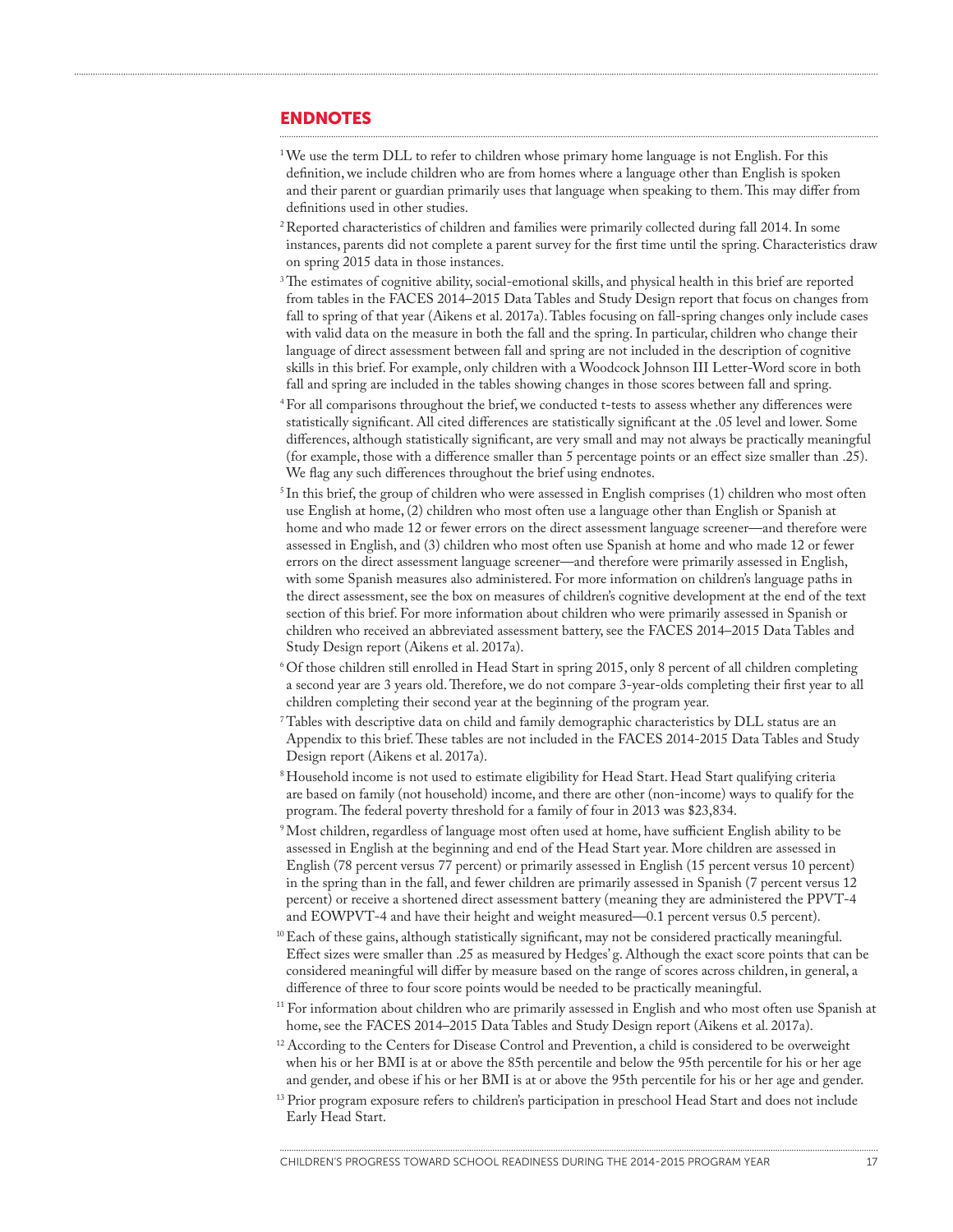- $^{14}$  Both of these differences, although statistically significant, may not be considered practically meaningful. Effect sizes were smaller than .25 as measured by Hedges' g.
- <sup>15</sup> All but two of the reported differences over time for a group, or differences in change between groups although statistically significant—may not be considered practically meaningful. Effect sizes were smaller than .25 as measured by Hedges' g. The exceptions are the significant difference in fall-spring change of letter-word knowledge for: (1) all children completing their first program year, and (2) between children completing their first program year and children completing their second program year.
- Aside from the letter-word knowledge and early math differences for 3-year-olds in their first program 16 year and the early math difference between 3-year-olds and 4-year-olds in their first program year, all other reported differences, although statistically significant, may not be considered practically meaningful. Effect sizes were smaller than .25 as measured by Hedges' g.
- All differences, although statistically significant, may not be considered practically meaningful. Effect 17 sizes were smaller than .25 as measured by Hedges'g.
- $^{18}$  Each of these differences, although statistically significant, may not be considered practically meaningful. Effect sizes were smaller than .25 as measured by Hedges' g.
- <sup>19</sup>The difference in problem behaviors, although statistically significant, may not be considered practically meaningful. The effect size was smaller than .25 as measured by Hedges' g.
- $^{20}$  We do not examine spring 2015 executive function or change in executive function by age of children in their first program year because most 3-year-olds were not 4 years old at the time of the fall direct assessment.
- $2<sup>21</sup>$  The differences in approaches to learning for all children in their second year and 4-year-olds in their first year, although statistically significant, may not be considered practically meaningful. The effect sizes were smaller than .25 as measured by Hedges' g.
- $^{22}$ The difference in the increase in social skills for 3-year-olds in their first program year compared to 4-year-olds in their first year, although statistically significant, may not be considered practically meaningful. The effect size was smaller than .25 as measured by Hedges' g.
- $^{23}$  While none of the groups' total problem behaviors changed significantly over the program year, we did compare the change between groups. There is one significant difference favoring children in their second program year over 4-year-olds in their first program year (a 0.3-point decrease in problem behaviors, versus a 0.2-points increase in problem behaviors out of a possible 28 points). This difference, although statistically significant, may not be considered practically meaningful. The effect size was smaller than .25 as measured by Hedges' g.
- $^{24}$  According to the Centers for Disease Control and Prevention, a child is considered to be overweight when his or her BMI is at or above the 85th percentile and below the 95th percentile for his or her age and gender, and obese if his or her BMI is at or above the 95th percentile for his or her age and gender.
- $^{25}$  The difference, although statistically significant, may not be considered practically meaningful because the difference was less than 5 percentage points.
- $^{26}$  DLLs assessed in English includes (1) children who most often use a language other than English or Spanish at home and who made 12 or fewer errors on the direct assessment language screener and (2) children who most often use Spanish at home and made 12 or fewer errors on the direct assessment language screener (primarily assessed in English). DLLs assessed in Spanish includes children who most often use Spanish at home and who made more than 12 errors on the direct assessment language screener (primarily assessed in Spanish). For more information on children's language paths in the direct assessment, see the box on measures of children's cognitive development at the end of the text section of this brief.
- $\mathbb{Z}^2$  English receptive vocabulary (with the PPVT-4) is assessed for all children in FACES (including all  $\mathbb{Z}$ DLLs), but English expressive vocabulary (with the EOWPVT-4) is assessed for only those children who most often use English or a non-English language other than Spanish at home. Children who use Spanish most often at home have their expressive vocabulary measured with the EOWPVT-4: SBE, which is also presented in this brief.
- <sup>28</sup> Differences between fall and spring scores, although statistically significant, may not be considered practically meaningful. The effect sizes were smaller than .25 as measured by Hedges' g.
- $^{29}$  For additional information beyond what is described in this brief about children who are primarily assessed in English and who most often use Spanish at home, see the FACES 2014–2015 Data Tables and Study Design report (Aikens et al. 2017a).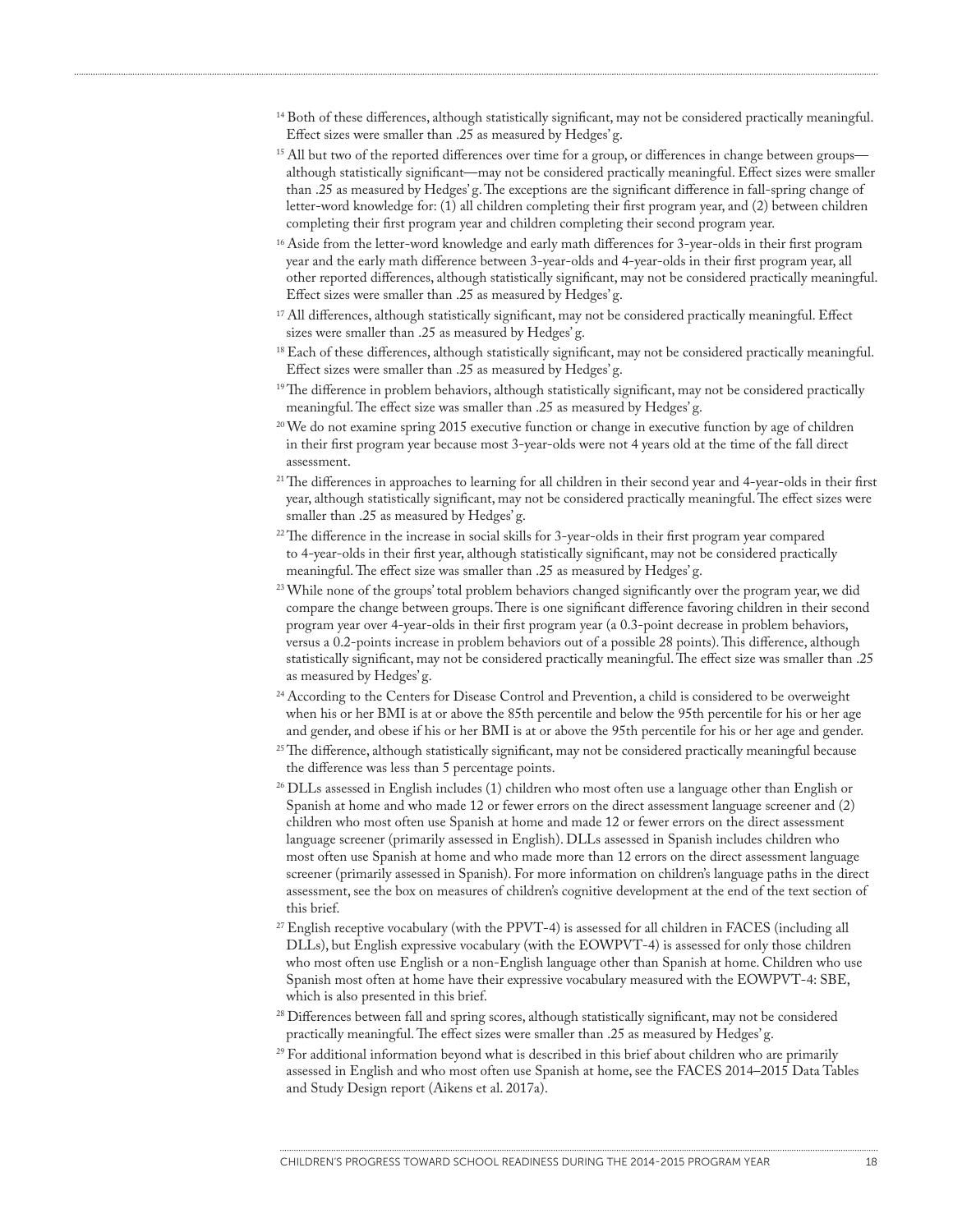- $\rm{^{30}The\ EOWPVT-4:}$  SBE allows for conceptual scoring. That is, it provides prompts in both English and Spanish and accepts responses in either language, including responses in various Spanish dialects. We refer to scores derived from this measure as reflecting children's conceptual expressive vocabulary.
- $\frac{31}{2}$  Differences between fall and spring scores, although statistically significant, may not be considered practically meaningful. The effect sizes were smaller than .25 as measured by Hedges' g.
- $\frac{32}{2}$  The difference in problem behaviors, although statistically significant, may not be considered practically meaningful. The effect size was smaller than .25 as measured by Hedges' g.
- $\frac{33 \text{ In the area of physical health and development, we only examine DLLs' general health status. We do not$ examine other developmental outcomes, such as BMI.
- $34$  In fall 2014, 2,462 children participated in FACES; by spring 2015, 2,206 of those children were still enrolled in Head Start. The sample included in this research brief is smaller because it excludes children who did not have at least one completed parent survey and either one or both of the following: (1) a fall and spring direct assessment; (2) a fall and spring teacher child report.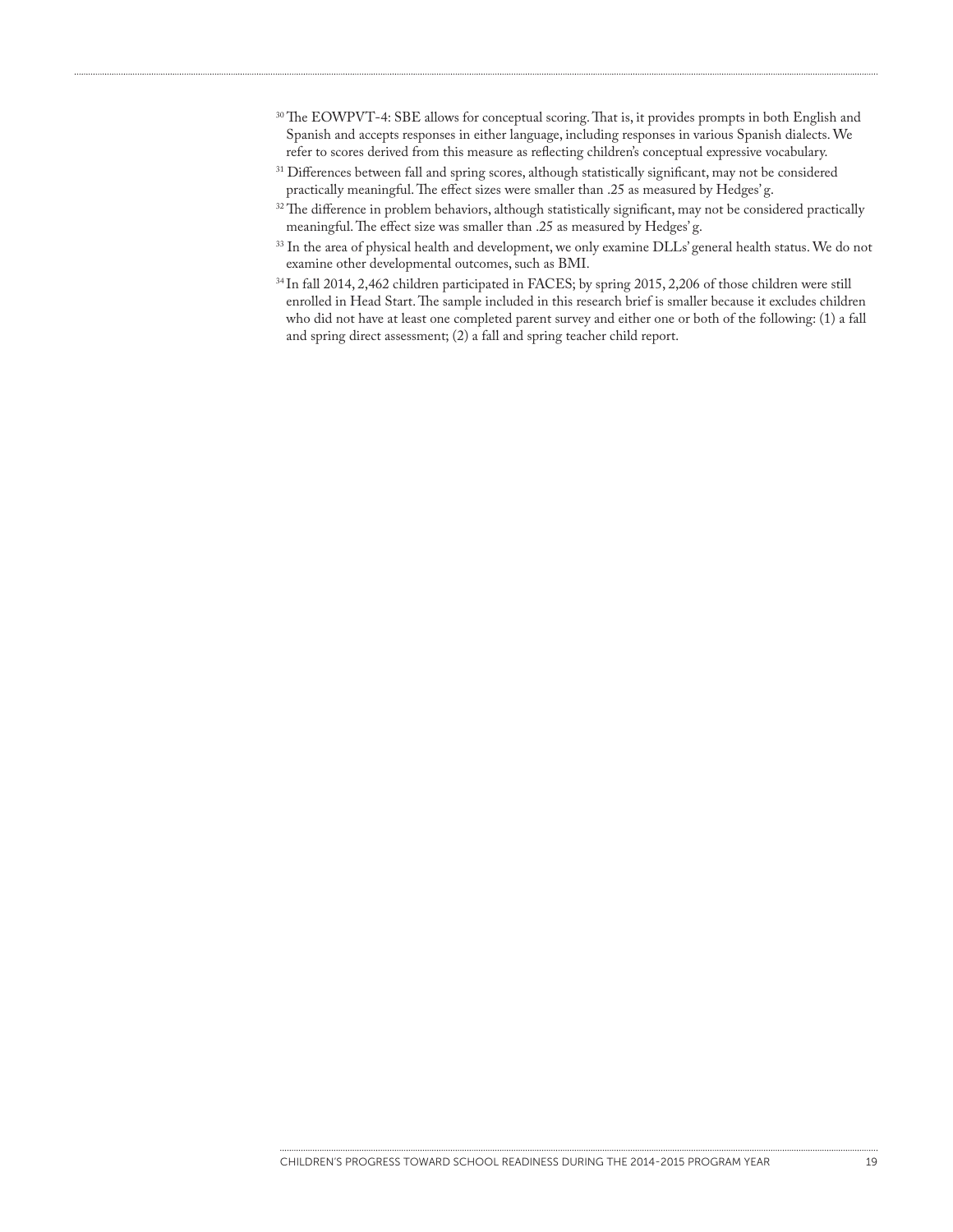#### **REFERENCES**

Administration for Children and Families. "Head Start Programs." Available at [\[http://www.acf.hhs.](http://www.acf.hhs.gov/programs/ohs/about/head-start) [gov/programs/ohs/about/head-start\]](http://www.acf.hhs.gov/programs/ohs/about/head-start). Accessed August 2018.

Administration for Children and Families. Information Memorandum Regarding Children's Social-Emotional and Behavioral Health. Available online at: [http://www.acf.hhs.gov/sites/default/files/](http://www.acf.hhs.gov/sites/default/files/occ/ccdf_acf_im_2015_01.pdf) [occ/ccdf\\_acf\\_im\\_2015\\_01.pdf](http://www.acf.hhs.gov/sites/default/files/occ/ccdf_acf_im_2015_01.pdf), September 2015.

Aikens, N., A. Kopack Klein, E. Knas, J. Hartog, M. Manley, L. Malone, L. Tarullo, and S. Lukashanets. "Child and Family Outcomes During the Head Start Year: FACES 2014–2015 Data Tables and Study Design." OPRE Report 2017-100. Washington, DC: Office of Planning, Research and Evaluation, Administration for Children and Families, U.S. Department of Health and Human Services, 2017a.

Aikens, N., E. Knas, L. Malone, L. Tarullo, and J. F. Harding. "A Spotlight on Dual Language Learners in Head Start: FACES 2014." OPRE Report 2017-99. Washington, DC: Office of Planning, Research, and Evaluation, Administration for Children and Families, U.S. Department of Health and Human Services, 2017b.

Aikens, N., A. Kopack Klein, E. Knas, M. Reid, A. Mraz Esposito, M. Manley, L. Malone, L. Tarullo, S. Lukashanets, and J. West. "Descriptive Data on Head Start Children from FACES 2014: Fall 2014 Data Tables and Study Design." OPRE Report 2017-97. Washington, DC: Office of Planning, Research and Evaluation; Administration for Children and Families; U.S. Department of Health and Human Services, 2017c.

Alamillo, J., N. Aikens, E. Moiduddin, C. Bush, L. Malone, and L. Tarullo. "Head Start Programs in Spring 2015: Structure, Staff, and Supports for Quality in FACES 2014." OPRE Report 2018-79. Washington, DC: Office of Planning, Research, and Evaluation, Administration for Children and Families, U.S. Department of Health and Human Services, 2018.

Blair, C. "School Readiness: Integrating Cognition and Emotion in a Neurobiological Conceptualization of Children's Functioning at School Entry." *American Psychologist*, vol. 57, 2002, pp. 111–127.

Blair, C., and R.P. Razza. "Relating Effortful Control, Executive Function, and False Belief Understanding to Emerging Math and Literacy Ability in Kindergarten." *Child Development*, vol. 78, no. 2, March/April 2007, pp. 647–663.

Bryk, A. S., and B. Schneider. "Trust in Schools: A Core Resource for School Reform." *Educational Leadership*, vol. 60, no. 6, 2003, pp. 40–45.

Claessens, A., G. J. Duncan, and M. Engel. "Kindergarten Skills and Fifth-Grade Achievement: Evidence from the ECLS-K." *Economics of Education Review*, vol. 28, no. 4, 2009, pp. 415–427.

Currie, J. "Health Disparities and Gaps in School Readiness." *Future of Children*, vol. 15, no. 1, spring 2005, pp. 117–138.

Daniels, S.R. "The Consequences of Childhood Overweight and Obesity." *Future of Children*, vol. 16, no. 1, spring 2006, pp. 47–67.

Diamond, A., and C. Taylor. "Development of an Aspect of Executive Control: Development of the Abilities to Remember What I Said and to 'Do as I Say, Not as I Do.'" *Developmental Psychobiology*, vol. 29, 1996, pp. 315–334.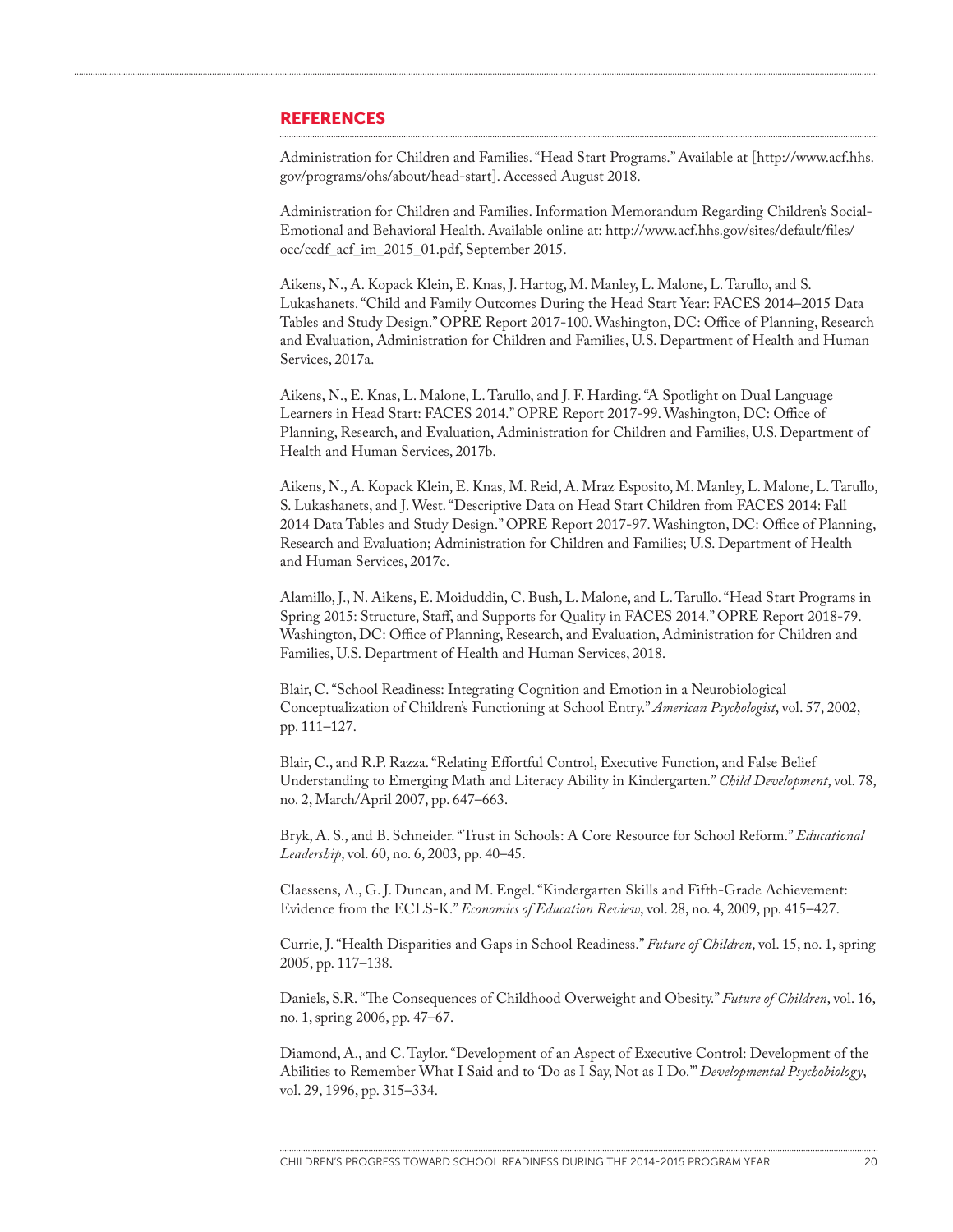Duncan, G., C.J. Dowsett, A. Claessens, K. Magnuson, A.C. Huston, P. Klebanov, L. Pagani, L. Feinstein, M. Engel, J. Brooks-Gunn, H. Sexton, K. Duckworth, and C. Japel. "School Readiness and Later Achievement." *Developmental Psychology*, vol. 43, no. 6, 2007, pp. 1428–1446.

Duncan, G., P. A. Morris, and C. Rodrigues. "Does Money Really Matter? Estimating Impacts of Family Income on Children's Achievement with Data from Social Policy Experiments." *Developmental Psychology*, vol. 47, no. 5, 2011, pp. 1263–1279.

Duncan, S.E., and E. A. DeAvila. "Preschool Language Assessment Survey 2000 Examiner's Manual: English Forms C and D." Monterey, CA: CTB/McGraw-Hill, 1998.

Dunn, L. M., and D. M. Dunn. "Peabody Picture Vocabulary Test, Fourth Edition." Circle Pines, MS: American Guidance Service, 2006.

Entwisle, D. R., K. L. Alexander, and L. S. Olson. *Children, Schools, and Inequality*. Boulder, CO: Westview Press, 1997.

Espy, K., M.D. McDiarmid, M.F. Cwik, M. Meade Stalets, and A. Hamby. "The Contribution of Executive Functions to Emergent Mathematics Skills in Preschool Children." *Developmental Neuropsychology*, vol. 26, no. 1, 2004, pp. 465–486.

Fantuzzo, J., and C. McWayne. "The Relationship Between Peer-Play Interaction in the Family Context and Dimensions of School Readiness for Low-Income Preschool Children." *Journal of Educational Psychology*, vol. 94, no. 1, March 2002, pp. 79–87.

Gresham, F. M., and S. N. Elliot. "Social Skills Rating System." Circle Pines, MN: American Guidance Service, 1990.

Harding, J. F. "Increases in Maternal Education and Children's Cognitive and Behavioral Outcomes." *Developmental Psychology*, vol. 51, no. 5, 2015, pp. 583–599.

Janus, M., and E. Duku. "The School Entry Gap: Socioeconomic, Family, and Health Factors Associated with Children's School Readiness to Learn." *Early Education and Development*, vol. 18, no. 3, 2007, pp. 375–403.

Juel, C. "Learning to Read and Write: A Longitudinal Study of 54 Children from First Through Fourth Grades." *Journal of Educational Psychology*, vol. 80, 1988, pp. 437–447.

Lee, V. E., and D.T. Burkam. "Inequality at the Starting Gate: Social Background Differences in Achievement as Children Enter School." Washington, DC: Economic Policy Institute, 2002.

Lopez, M. E., S. Dorros, and H. Weiss. "Family-Centered Child Care." Cambridge, MA: Harvard Family Research Project, 1999.

Magnuson, K., H. R. Sexton, P. E. Davis-Kean, and A. C. Huston. "Increases in Maternal Education and Young Children's Language Skills." *Merrill-Palmer Quarterly*, vol. 55, no. 3, 2009, pp. 319–350.

Martin, N., and R. Brownell. "Expressive One-Word Picture Vocabulary Test–4th Edition." Novato, CA: Academic Therapy Publications, 2010.

Martin, N., and R. Brownell. "Expressive One-Word Picture Vocabulary Test-4th Edition: Spanish-Bilingual Edition." Novato, CA: Academic Therapy Publications, 2012a.

Martin, N., and R. Brownell. "Receptive One-Word Picture Vocabulary Test-4th Edition: Spanish-Bilingual Edition." Novato, CA: Academic Therapy Publications, 2012b.

McCabe, Paul C., and Paul J. Meller. "The Relationship Between Language and Social Competence: How Language Impairment Affects Social Growth." *Psychology in the Schools*, vol. 41, no. 3, pp. 313–321, 2004.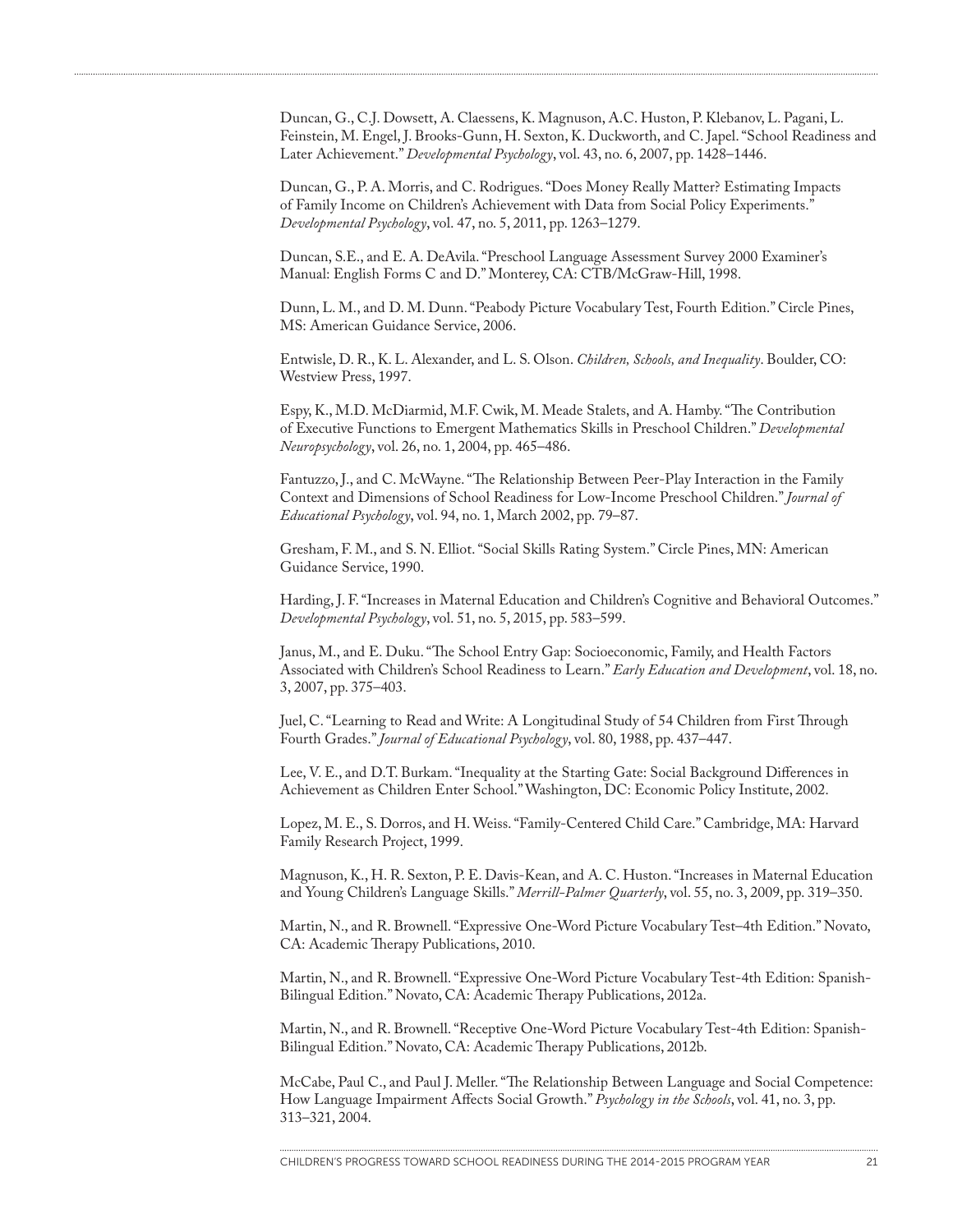McCabe, P.C., and P.J. Meller. "The Relationship Between Language and Social Competence: How Language Impairment Affects Social Growth." *Psychology in the Schools*, vol. 41, no. 3, pp. 313–321, 2004.

McClelland, M., C. Cameron, C. Connor, C. Farris, A. Jewkes, and F. Morrison. "Links Between Behavioral Regulation and Preschoolers' Literacy, Vocabulary, and Math Skills." *Developmental Psychology*, vol. 43, no. 4, 2007, pp. 947–959.

Moiduddin, E., C. Bush, M. Manley, N. Aikens, L. Tarullo, L. Malone, and S. Lukashanets. "A Portrait of Head Start Classrooms and Programs in Spring 2015: FACES 2014-2015 Data Tables and Study Design." OPRE Report 2017-101. Washington, DC: Office of Planning, Research and Evaluation, Administration for Children and Families, U.S. Department of Health and Human Services, 2017.

Peterson, J., and N. Zill. "Marital Disruption, Parent-Child Relationships, and Behavior Problems in Children." *Journal of Marriage and the Family*, vol. 48, 1986, pp. 295–307.

Pollack, J.M., S. Atkins-Burnett, M. Najarian, and D. Rock. "Early Childhood Longitudinal Study, Kindergarten Class of 1998–99 (ECLS–K), Psychometric Report for the Fifth Grade (NCES 2006–036)." Washington, DC: U.S. Department of Education, National Center for Education Statistics, 2005.

Rathbun, A., and J. West. "From Kindergarten Through Third Grade: Children's Beginning School Experiences (NCES 2004-007)." Washington, DC: U.S. Department of Education, National Center for Education Statistics, 2004.

Reardon, Sean F., Rachel A. Valentino, and Kenneth A. Shores. "Patterns of Literacy Among U.S. Students." Future of Children, vol. 22, no. 2, 2012, pp. 17-37.

Smith-Donald, R., C. Raver, T. Hayes, and B. Richardson. "Preliminary Construct and Concurrent Validity of the Preschool Self-Regulation Assessment (PSRA) for Field-Based Research." *Early Childhood Research Quarterly*, vol. 22, 2007, pp. 173–187.

Tarullo, L., E. Knas, A. Kopack Klein, N. Aikens, L. Malone, and J. F. Harding. "A National Portrait of Head Start Children and Families: FACES 2014." OPRE Report 2017-98. Washington, DC: Office of Planning, Research, and Evaluation, Administration for Children and Families, U.S. Department of Health and Human Services, 2017.

U.S. Department of Education, National Center for Education Statistics. "Early Childhood Longitudinal Study—Kindergarten Class of 1998–99 (ECLS–K), Psychometric Report for Kindergarten Through First Grade." NCES 2002–05. Washington, DC: U.S. Department of Education, Institute of Education Sciences, NCES, 2002.

Whitehurst, G.J., and C.J. Lonigan. "Emergent Literacy: Development from Pre-Readers to Readers." In *Handbook of Early Literacy Research*, edited by S.B. Neuman and D.K. Dickinson. New York: The Guilford Press, 2002.

Whitehurst, G.J., and C.J. Lonigan. "Child Development and Emergent Literacy." *Child Development*, vol. 69, no. 3, 1998, pp. 848–872.

Woodcock, R. W., K. McGrew, and N. Mather. "Woodcock-Johnson III Tests of Achievement." Itasca, IL: Riverside Publishing, 2001.

Yeung, W. J., M. R. Linver, and J. Brooks-Gunn. "Money Matters for Young Children's Development: Parental Investment and Family Processes." *Child Development*, vol. 73, no. 6, 2002, pp 1861–1879.